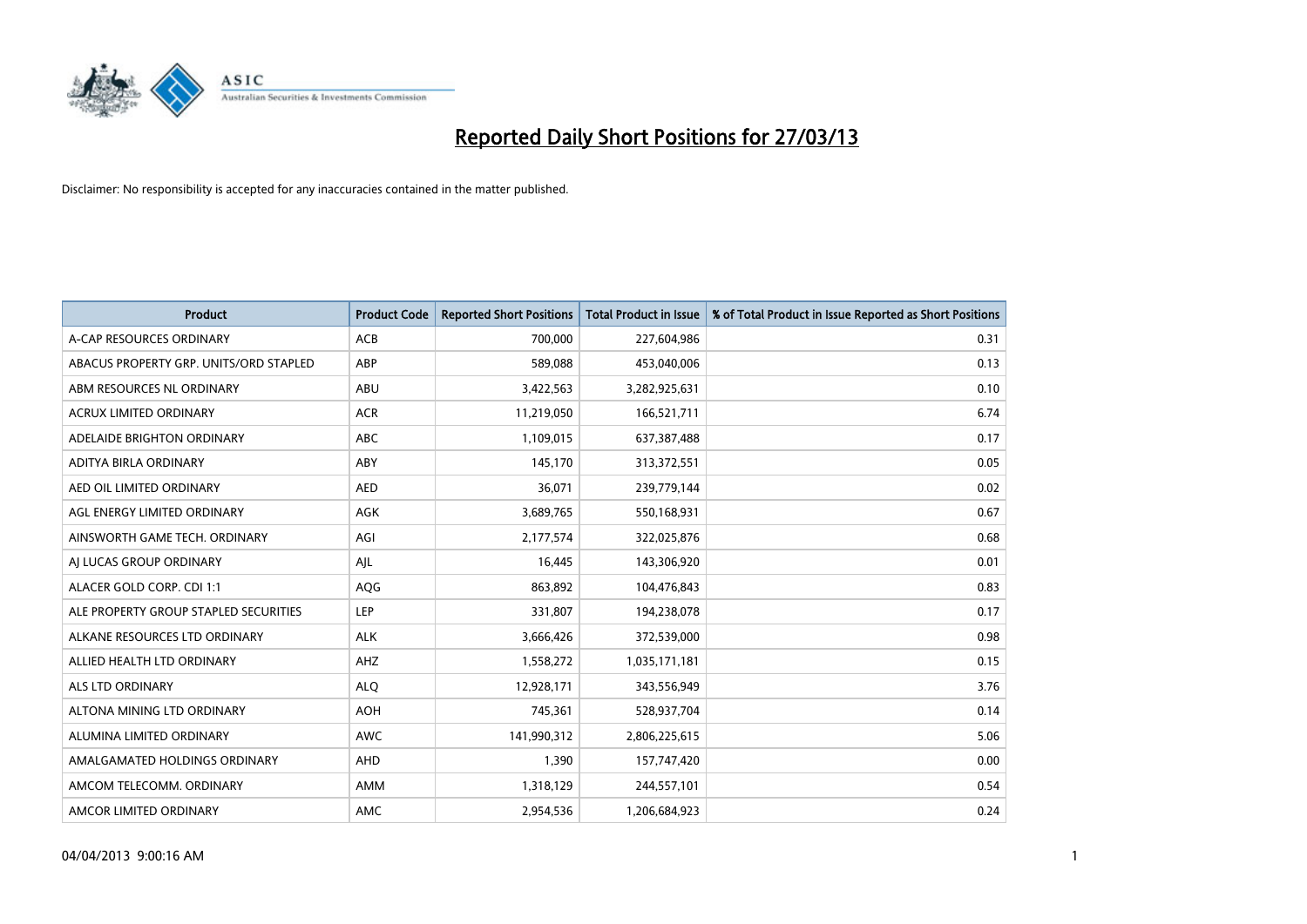

| <b>Product</b>                            | <b>Product Code</b> | <b>Reported Short Positions</b> | <b>Total Product in Issue</b> | % of Total Product in Issue Reported as Short Positions |
|-------------------------------------------|---------------------|---------------------------------|-------------------------------|---------------------------------------------------------|
| AMP LIMITED ORDINARY                      | AMP                 | 8,307,621                       | 2,930,423,546                 | 0.28                                                    |
| AMPELLA MINING ORDINARY                   | AMX                 | 4,318,781                       | 248,000,493                   | 1.74                                                    |
| ANGLOGOLD ASHANTI CDI 5:1                 | AGG                 | 1                               | 89,207,765                    | 0.00                                                    |
| ANSELL LIMITED ORDINARY                   | <b>ANN</b>          | 8,557,246                       | 130,768,652                   | 6.54                                                    |
| ANTARES ENERGY LTD ORDINARY               | AZZ                 | 438,097                         | 257,000,000                   | 0.17                                                    |
| ANZ BANKING GRP LTD ORDINARY              | ANZ                 | 2,374,746                       | 2,743,726,184                 | 0.09                                                    |
| APA GROUP STAPLED SECURITIES              | <b>APA</b>          | 6,195,907                       | 835,750,807                   | 0.74                                                    |
| APN NEWS & MEDIA ORDINARY                 | <b>APN</b>          | 14,314,492                      | 661,526,586                   | 2.16                                                    |
| AQUARIUS PLATINUM. ORDINARY               | <b>AOP</b>          | 10,581,022                      | 486,851,336                   | 2.17                                                    |
| AQUILA RESOURCES ORDINARY                 | <b>AQA</b>          | 11,493,321                      | 411,804,442                   | 2.79                                                    |
| ARAFURA RESOURCE LTD ORDINARY             | <b>ARU</b>          | 381,677                         | 441,270,644                   | 0.09                                                    |
| ARB CORPORATION ORDINARY                  | ARP                 | 199,455                         | 72,481,302                    | 0.28                                                    |
| ARDENT LEISURE GROUP STAPLED SECURITIES   | AAD                 | 3,648,623                       | 397,774,513                   | 0.92                                                    |
| ARISTOCRAT LEISURE ORDINARY               | ALL                 | 7,047,587                       | 551,418,047                   | 1.28                                                    |
| ARRIUM LTD ORDINARY                       | ARI                 | 6,698,094                       | 1,351,527,328                 | 0.50                                                    |
| ASCIANO LIMITED ORDINARY                  | <b>AIO</b>          | 11,481,534                      | 975,385,664                   | 1.18                                                    |
| ASG GROUP LIMITED ORDINARY                | ASZ                 | 1,650,055                       | 206,720,839                   | 0.80                                                    |
| ASPEN GROUP ORD/UNITS STAPLED             | <b>APZ</b>          | 471,109                         | 1,192,665,422                 | 0.04                                                    |
| ASPIRE MINING LTD ORDINARY                | <b>AKM</b>          | 40,949                          | 655,594,556                   | 0.01                                                    |
| ASTRO JAP PROP GROUP STAPLED US PROHIBIT. | AJA                 | 86,689                          | 67,211,752                    | 0.13                                                    |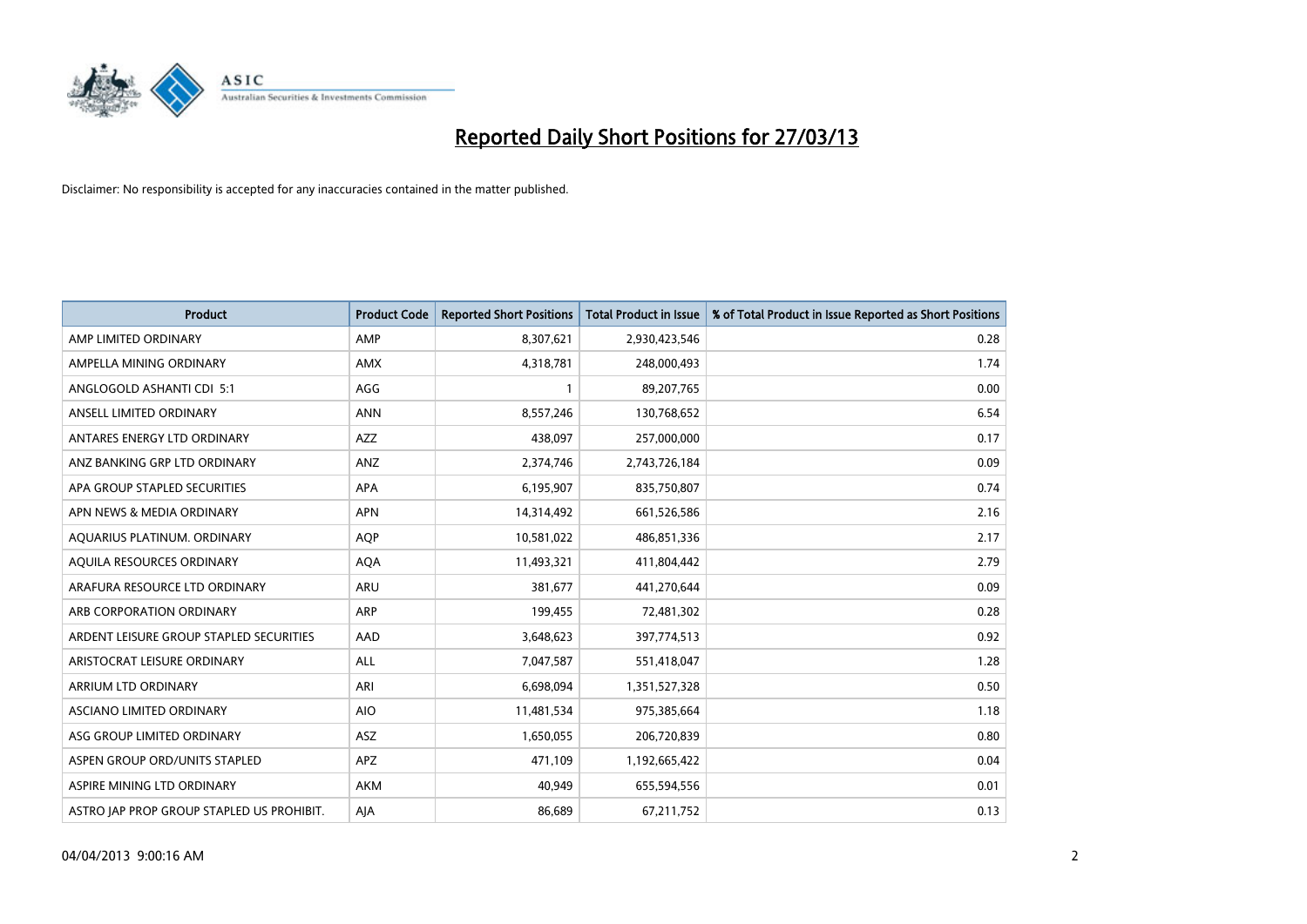

| <b>Product</b>                       | <b>Product Code</b> | <b>Reported Short Positions</b> | <b>Total Product in Issue</b> | % of Total Product in Issue Reported as Short Positions |
|--------------------------------------|---------------------|---------------------------------|-------------------------------|---------------------------------------------------------|
| ASX LIMITED ORDINARY                 | <b>ASX</b>          | 2,734,713                       | 175,136,729                   | 1.56                                                    |
| ATLAS IRON LIMITED ORDINARY          | <b>AGO</b>          | 28,625,093                      | 909,718,409                   | 3.15                                                    |
| AURIZON HOLDINGS LTD ORDINARY        | AZJ                 | 6,420,312                       | 2,137,284,503                 | 0.30                                                    |
| AURORA OIL & GAS ORDINARY            | <b>AUT</b>          | 6,173,610                       | 447,885,778                   | 1.38                                                    |
| <b>AUSDRILL LIMITED ORDINARY</b>     | ASL                 | 5,432,404                       | 309,585,297                   | 1.75                                                    |
| AUSENCO LIMITED ORDINARY             | <b>AAX</b>          | 1,213,463                       | 123,527,574                   | 0.98                                                    |
| <b>AUSTAL LIMITED ORDINARY</b>       | ASB                 | 702,782                         | 346,007,639                   | 0.20                                                    |
| AUSTBROKERS HOLDINGS ORDINARY        | <b>AUB</b>          | 4,303                           | 57,568,703                    | 0.01                                                    |
| AUSTIN ENGINEERING ORDINARY          | ANG                 | 437,205                         | 73,164,403                    | 0.60                                                    |
| AUSTRALAND PROPERTY STAPLED SECURITY | <b>ALZ</b>          | 174,487                         | 578,324,670                   | 0.03                                                    |
| AUSTRALIAN AGRICULT. ORDINARY        | AAC                 | 1,322,153                       | 312,905,085                   | 0.42                                                    |
| AUSTRALIAN INFRASTR, UNITS/ORDINARY  | <b>AIX</b>          | 3,010,768                       | 620,733,944                   | 0.49                                                    |
| AUSTRALIAN PHARM. ORDINARY           | API                 | 228,909                         | 488,115,883                   | 0.05                                                    |
| AUTOMOTIVE HOLDINGS ORDINARY         | AHE                 | 515,354                         | 260,579,682                   | 0.20                                                    |
| AVIENNINGS LIMITED ORDINARY          | <b>AVJ</b>          | 121,391                         | 274,588,694                   | 0.04                                                    |
| AWE LIMITED ORDINARY                 | AWE                 | 3,851,140                       | 522,116,985                   | 0.74                                                    |
| AZIMUTH RES LTD ORDINARY             | <b>AZH</b>          | 1,924,587                       | 430,626,680                   | 0.45                                                    |
| <b>BANDANNA ENERGY ORDINARY</b>      | <b>BND</b>          | 25,376,031                      | 528,481,199                   | 4.80                                                    |
| BANK OF QUEENSLAND. ORDINARY         | <b>BOQ</b>          | 4,860,065                       | 312,878,919                   | 1.55                                                    |
| <b>BASE RES LIMITED ORDINARY</b>     | <b>BSE</b>          | 434,079                         | 560,440,029                   | 0.08                                                    |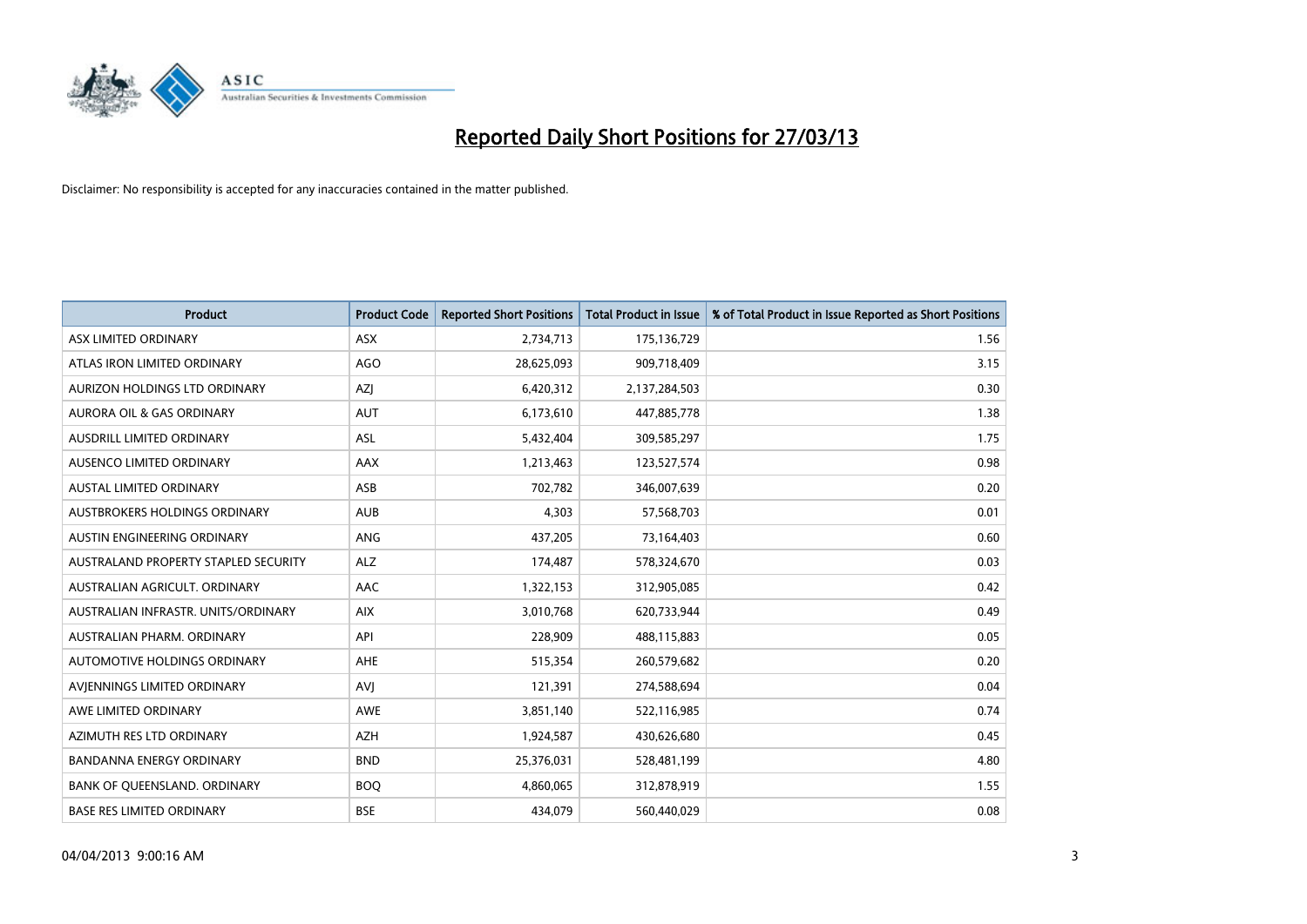

| <b>Product</b>                                | <b>Product Code</b> | <b>Reported Short Positions</b> | <b>Total Product in Issue</b> | % of Total Product in Issue Reported as Short Positions |
|-----------------------------------------------|---------------------|---------------------------------|-------------------------------|---------------------------------------------------------|
| <b>BATHURST RESOURCES ORDINARY</b>            | <b>BTU</b>          | 25,110,410                      | 697,247,997                   | 3.60                                                    |
| BC IRON LIMITED ORDINARY                      | <b>BCI</b>          | 189,315                         | 123,104,384                   | 0.15                                                    |
| BEACH ENERGY LIMITED ORDINARY                 | <b>BPT</b>          | 19,058,215                      | 1,264,889,397                 | 1.51                                                    |
| BEADELL RESOURCE LTD ORDINARY                 | <b>BDR</b>          | 18,266,932                      | 742,204,752                   | 2.46                                                    |
| BENDIGO AND ADELAIDE ORDINARY                 | <b>BEN</b>          | 14,114,997                      | 402,454,677                   | 3.51                                                    |
| BERKELEY RESOURCES ORDINARY                   | <b>BKY</b>          | 141,193                         | 179,393,273                   | 0.08                                                    |
| <b>BHP BILLITON LIMITED ORDINARY</b>          | <b>BHP</b>          | 9,471,315                       | 3,211,691,105                 | 0.29                                                    |
| <b>BILLABONG ORDINARY</b>                     | <b>BBG</b>          | 9,174,504                       | 478,944,292                   | 1.92                                                    |
| <b>BLACKTHORN RESOURCES ORD US PROHIBITED</b> | <b>BTR</b>          | 274,555                         | 164,285,950                   | 0.17                                                    |
| <b>BLUESCOPE STEEL LTD ORDINARY</b>           | <b>BSL</b>          | 5,232,652                       | 558,243,305                   | 0.94                                                    |
| <b>BOART LONGYEAR ORDINARY</b>                | <b>BLY</b>          | 7,702,158                       | 461,163,412                   | 1.67                                                    |
| BORAL LIMITED, ORDINARY                       | <b>BLD</b>          | 20,475,476                      | 774,000,641                   | 2.65                                                    |
| <b>BRADKEN LIMITED ORDINARY</b>               | <b>BKN</b>          | 9,563,401                       | 168,176,418                   | 5.69                                                    |
| <b>BRAMBLES LIMITED ORDINARY</b>              | <b>BXB</b>          | 1,813,655                       | 1,556,675,430                 | 0.12                                                    |
| BREVILLE GROUP LTD ORDINARY                   | <b>BRG</b>          | 449,488                         | 130,095,322                   | 0.35                                                    |
| BRICKWORKS LIMITED ORDINARY                   | <b>BKW</b>          | 12,817                          | 147,818,132                   | 0.01                                                    |
| BROCKMAN MINING LTD ORDINARY                  | <b>BCK</b>          | 91,872                          | 7,894,482,131                 | 0.00                                                    |
| <b>BURU ENERGY ORDINARY</b>                   | <b>BRU</b>          | 18,687,354                      | 274,036,429                   | 6.82                                                    |
| <b>BWP TRUST ORDINARY UNITS</b>               | <b>BWP</b>          | 3,370,803                       | 537,753,954                   | 0.63                                                    |
| CABCHARGE AUSTRALIA ORDINARY                  | CAB                 | 7,931,294                       | 120,430,683                   | 6.59                                                    |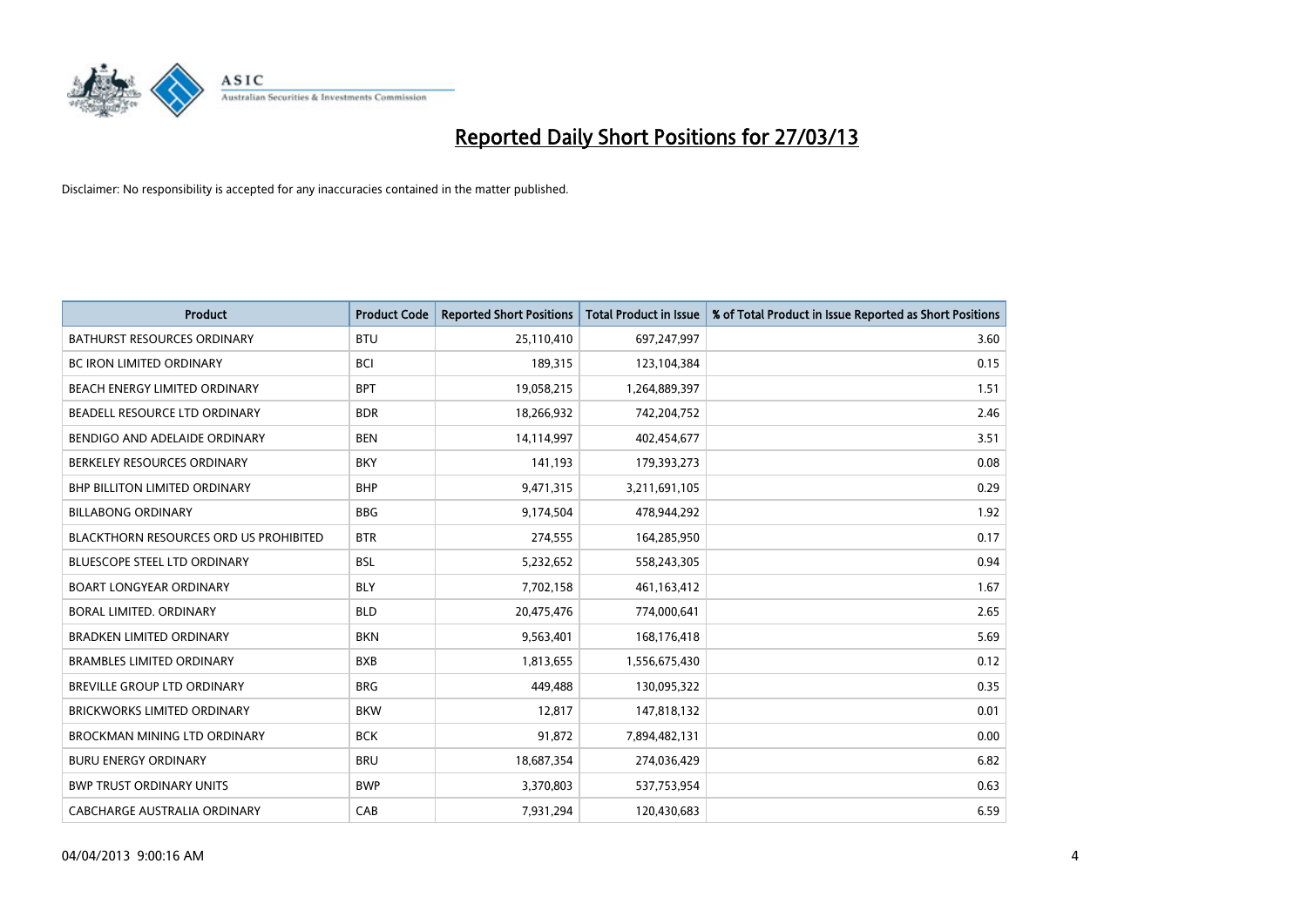

| <b>Product</b>                          | <b>Product Code</b> | <b>Reported Short Positions</b> | <b>Total Product in Issue</b> | % of Total Product in Issue Reported as Short Positions |
|-----------------------------------------|---------------------|---------------------------------|-------------------------------|---------------------------------------------------------|
| CALIBRE GROUP LTD ORDINARY              | <b>CGH</b>          | 843,313                         | 307,378,401                   | 0.27                                                    |
| CALTEX AUSTRALIA ORDINARY               | <b>CTX</b>          | 4,773,875                       | 270,000,000                   | 1.77                                                    |
| CAPE LAMBERT RES LTD ORDINARY           | <b>CFE</b>          | 230,841                         | 687,533,792                   | 0.03                                                    |
| CARABELLA RES LTD ORDINARY              | <b>CLR</b>          | 153,326                         | 152,361,547                   | 0.10                                                    |
| <b>CARBON ENERGY ORDINARY</b>           | <b>CNX</b>          | 48,071                          | 782,684,355                   | 0.01                                                    |
| <b>CARDNO LIMITED ORDINARY</b>          | CDD                 | 7,154,233                       | 143,389,371                   | 4.99                                                    |
| CARNARVON PETROLEUM ORDINARY            | <b>CVN</b>          | 90,175                          | 934,109,501                   | 0.01                                                    |
| CARSALES.COM LTD ORDINARY               | <b>CRZ</b>          | 4,986,127                       | 235,798,495                   | 2.11                                                    |
| <b>CASH CONVERTERS ORDINARY</b>         | CCV                 | 313,147                         | 423,861,025                   | 0.07                                                    |
| CENTRAL PETROLEUM ORDINARY              | <b>CTP</b>          | 1,870,225                       | 1,389,978,845                 | 0.13                                                    |
| CERAMIC FUEL CELLS ORDINARY             | <b>CFU</b>          | 545,390                         | 1,559,231,320                 | 0.03                                                    |
| CFS RETAIL TRUST GRP STAPLED SECURITIES | <b>CFX</b>          | 67,328,654                      | 2,828,495,659                 | 2.38                                                    |
| CHALLENGER DIV.PRO. STAPLED UNITS       | <b>CDI</b>          | 82,071                          | 214,101,013                   | 0.04                                                    |
| <b>CHALLENGER LIMITED ORDINARY</b>      | <b>CGF</b>          | 3,448,306                       | 534,607,512                   | 0.65                                                    |
| CHARTER HALL GROUP STAPLED US PROHIBIT. | <b>CHC</b>          | 220,853                         | 302,262,312                   | 0.07                                                    |
| <b>CHARTER HALL RETAIL UNITS</b>        | <b>CQR</b>          | 1,233,739                       | 337,582,974                   | 0.37                                                    |
| <b>CHORUS LIMITED ORDINARY</b>          | <b>CNU</b>          | 278,493                         | 385,082,123                   | 0.07                                                    |
| CITIGOLD CORP LTD ORDINARY              | <b>CTO</b>          | 153,427                         | 1,352,907,765                 | 0.01                                                    |
| <b>CLOUGH LIMITED ORDINARY</b>          | <b>CLO</b>          | 1,012,176                       | 777,359,216                   | 0.13                                                    |
| COAL OF AFRICA LTD ORDINARY             | <b>CZA</b>          | 432                             | 1,048,368,613                 | 0.00                                                    |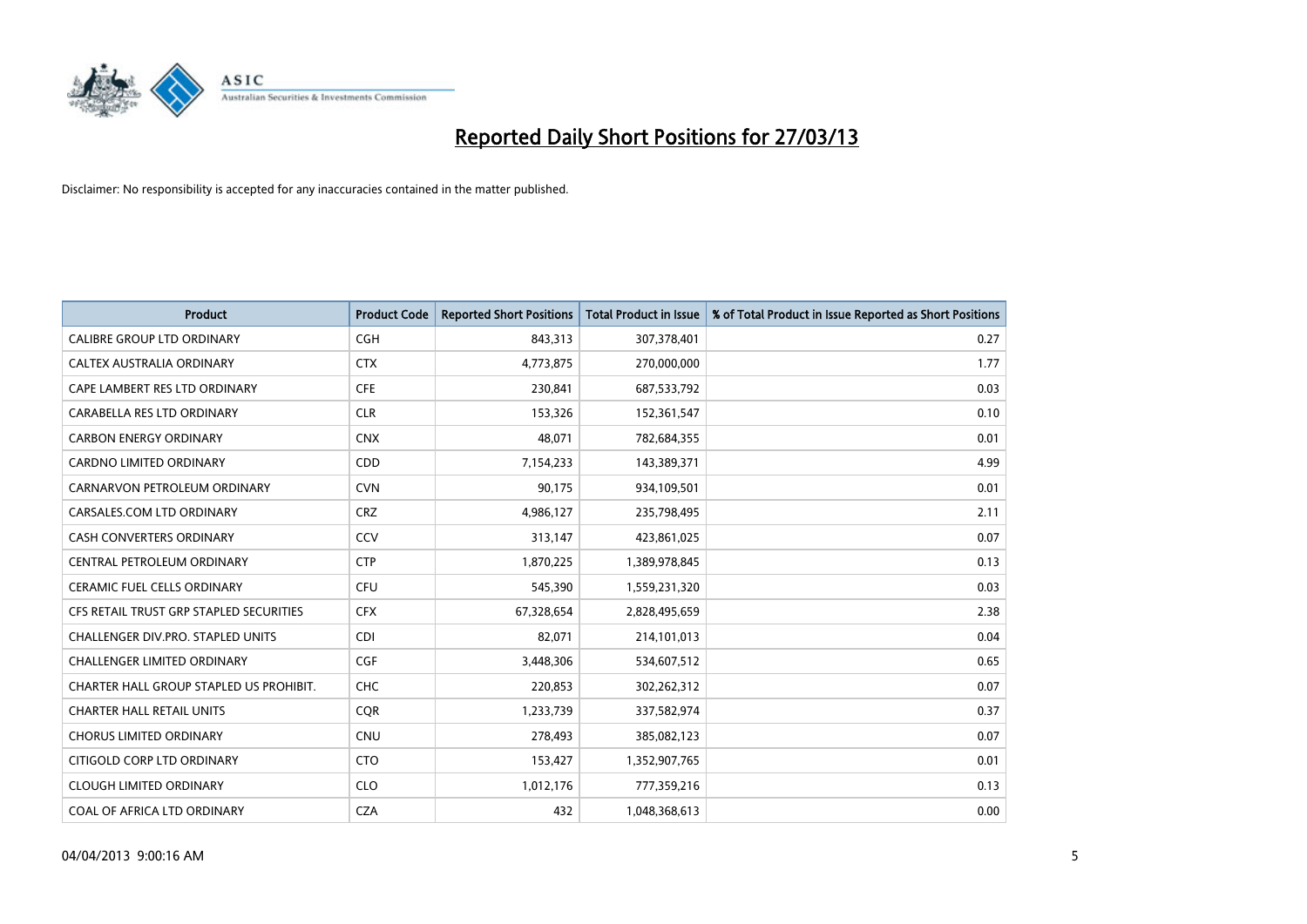

| <b>Product</b>                          | <b>Product Code</b> | <b>Reported Short Positions</b> | <b>Total Product in Issue</b> | % of Total Product in Issue Reported as Short Positions |
|-----------------------------------------|---------------------|---------------------------------|-------------------------------|---------------------------------------------------------|
| <b>COALSPUR MINES LTD ORDINARY</b>      | <b>CPL</b>          | 15,638,424                      | 634,248,901                   | 2.47                                                    |
| COCA-COLA AMATIL ORDINARY               | <b>CCL</b>          | 4,282,811                       | 762,133,414                   | 0.56                                                    |
| <b>COCHLEAR LIMITED ORDINARY</b>        | <b>COH</b>          | 3,906,106                       | 57,040,932                    | 6.85                                                    |
| COCKATOO COAL ORDINARY                  | <b>COK</b>          | 12,493,502                      | 1,016,746,908                 | 1.23                                                    |
| <b>CODAN LIMITED ORDINARY</b>           | <b>CDA</b>          | 342,562                         | 176,926,104                   | 0.19                                                    |
| <b>COLLECTION HOUSE ORDINARY</b>        | <b>CLH</b>          | 40,755                          | 115,018,120                   | 0.04                                                    |
| <b>COLLINS FOODS LTD ORDINARY</b>       | <b>CKF</b>          | 453,591                         | 93,000,003                    | 0.49                                                    |
| COMMONWEALTH BANK, ORDINARY             | <b>CBA</b>          | 11,747,494                      | 1,609,180,841                 | 0.73                                                    |
| <b>COMMONWEALTH PROP ORDINARY UNITS</b> | <b>CPA</b>          | 15,286,152                      | 2,347,003,413                 | 0.65                                                    |
| <b>COMPASS RESOURCES ORDINARY</b>       | <b>CMR</b>          | 7,472                           | 1,403,744,100                 | 0.00                                                    |
| <b>COMPUTERSHARE LTD ORDINARY</b>       | <b>CPU</b>          | 9,673,617                       | 556,203,079                   | 1.74                                                    |
| <b>COOPER ENERGY LTD ORDINARY</b>       | <b>COE</b>          | 201,209                         | 329,099,922                   | 0.06                                                    |
| <b>CORP TRAVEL LIMITED ORDINARY</b>     | <b>CTD</b>          | 138,974                         | 77,410,044                    | 0.18                                                    |
| <b>CREDIT CORP GROUP ORDINARY</b>       | <b>CCP</b>          | 34,267                          | 45,932,899                    | 0.07                                                    |
| <b>CROMWELL PROP STAPLED SECURITIES</b> | <b>CMW</b>          | 3,286,598                       | 1,460,982,142                 | 0.22                                                    |
| <b>CROWN LIMITED ORDINARY</b>           | <b>CWN</b>          | 6,061,837                       | 728,394,185                   | 0.83                                                    |
| <b>CSG LIMITED ORDINARY</b>             | CSV                 | 8,018                           | 278,155,477                   | 0.00                                                    |
| <b>CSL LIMITED ORDINARY</b>             | <b>CSL</b>          | 661,541                         | 497,370,629                   | 0.13                                                    |
| <b>CSR LIMITED ORDINARY</b>             | <b>CSR</b>          | 49,179,315                      | 506,000,315                   | 9.72                                                    |
| <b>CUDECO LIMITED ORDINARY</b>          | CDU                 | 3,162,543                       | 199,877,294                   | 1.58                                                    |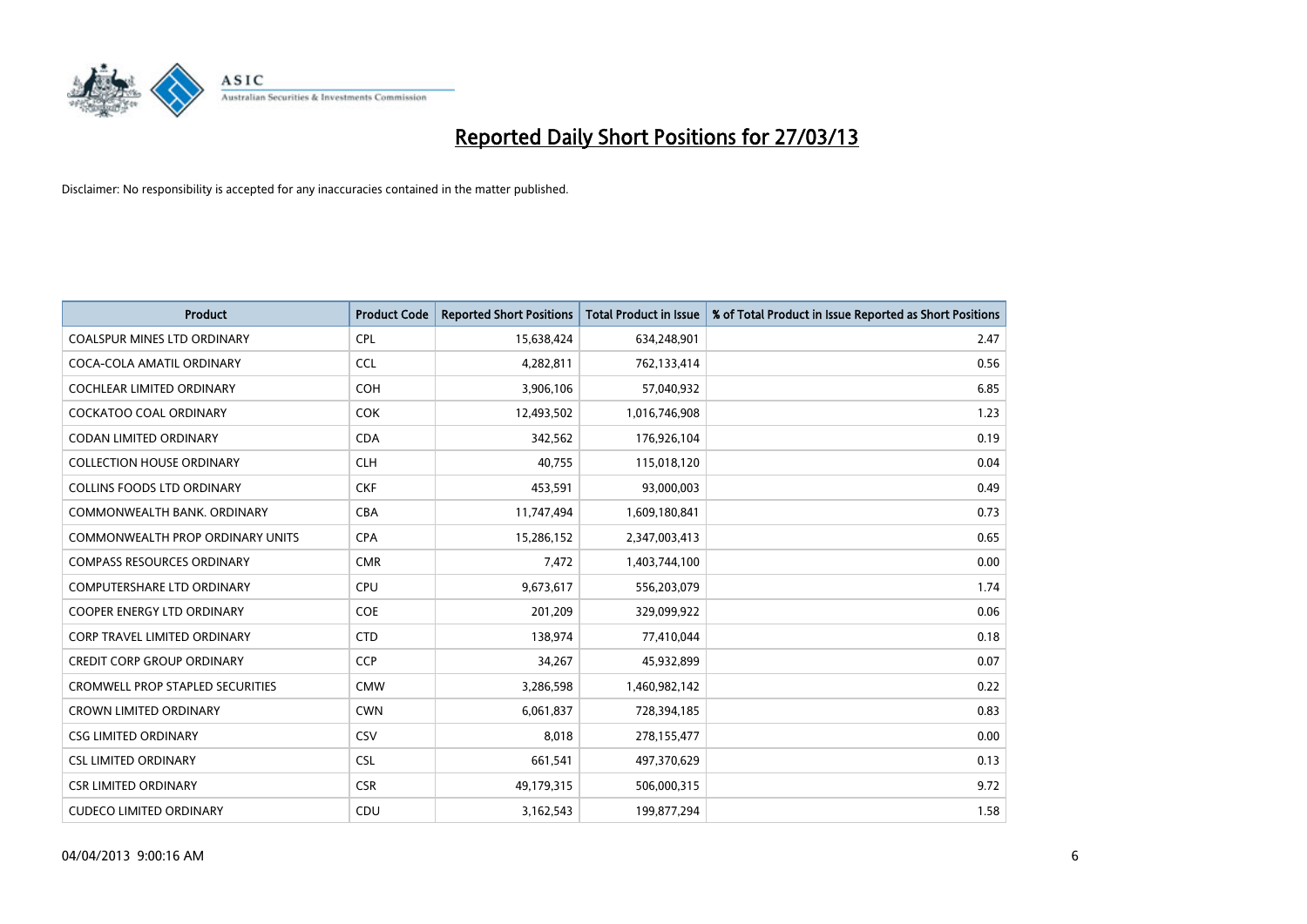

| <b>Product</b>                       | <b>Product Code</b> | <b>Reported Short Positions</b> | <b>Total Product in Issue</b> | % of Total Product in Issue Reported as Short Positions |
|--------------------------------------|---------------------|---------------------------------|-------------------------------|---------------------------------------------------------|
| DART ENERGY LTD ORDINARY             | <b>DTE</b>          | 16,686,117                      | 878,668,388                   | 1.90                                                    |
| DAVID JONES LIMITED ORDINARY         | <b>DIS</b>          | 55,851,902                      | 531,788,775                   | 10.50                                                   |
| <b>DECMIL GROUP LIMITED ORDINARY</b> | <b>DCG</b>          | 1,116,847                       | 168,203,219                   | 0.66                                                    |
| DEXUS PROPERTY GROUP STAPLED UNITS   | <b>DXS</b>          | 14,746,147                      | 4,839,024,176                 | 0.30                                                    |
| DISCOVERY METALS LTD ORDINARY        | <b>DML</b>          | 7,571,169                       | 486,986,451                   | 1.55                                                    |
| DOMINO PIZZA ENTERPR ORDINARY        | <b>DMP</b>          | 149,321                         | 70,192,674                    | 0.21                                                    |
| DORAY MINERALS LTD ORDINARY          | <b>DRM</b>          | 57,921                          | 141,866,768                   | 0.04                                                    |
| DOWNER EDI LIMITED ORDINARY          | <b>DOW</b>          | 7,604,736                       | 429,100,296                   | 1.77                                                    |
| DRILLSEARCH ENERGY ORDINARY          | <b>DLS</b>          | 2,463,513                       | 427,353,371                   | 0.58                                                    |
| DUET GROUP STAPLED US PROHIBIT.      | <b>DUE</b>          | 13, 167, 761                    | 1,169,314,842                 | 1.13                                                    |
| DULUXGROUP LIMITED ORDINARY          | <b>DLX</b>          | 10,001,982                      | 374,507,181                   | 2.67                                                    |
| <b>DWS LTD ORDINARY</b>              | <b>DWS</b>          | 296,516                         | 132,362,763                   | 0.22                                                    |
| ECHO ENTERTAINMENT ORDINARY          | <b>EGP</b>          | 6,999,268                       | 825,672,730                   | 0.85                                                    |
| <b>ELDERS LIMITED ORDINARY</b>       | <b>ELD</b>          | 16,557,897                      | 448,598,480                   | 3.69                                                    |
| ELEMENTAL MINERALS ORDINARY          | <b>ELM</b>          | 33,456                          | 288,587,228                   | 0.01                                                    |
| ELEMENTOS LIMITED ORDINARY           | <b>ELT</b>          | 16                              | 149,531,420                   | 0.00                                                    |
| <b>EMECO HOLDINGS ORDINARY</b>       | <b>EHL</b>          | 6,179,234                       | 599,675,707                   | 1.03                                                    |
| <b>ENDEAVOUR MIN CORP CDI 1:1</b>    | <b>EVR</b>          | 104,481                         | 131,354,574                   | 0.08                                                    |
| <b>ENERGY RESOURCES ORDINARY 'A'</b> | <b>ERA</b>          | 8,335,490                       | 517,725,062                   | 1.61                                                    |
| <b>ENERGY WORLD CORPOR. ORDINARY</b> | <b>EWC</b>          | 20,021,519                      | 1,734,166,672                 | 1.15                                                    |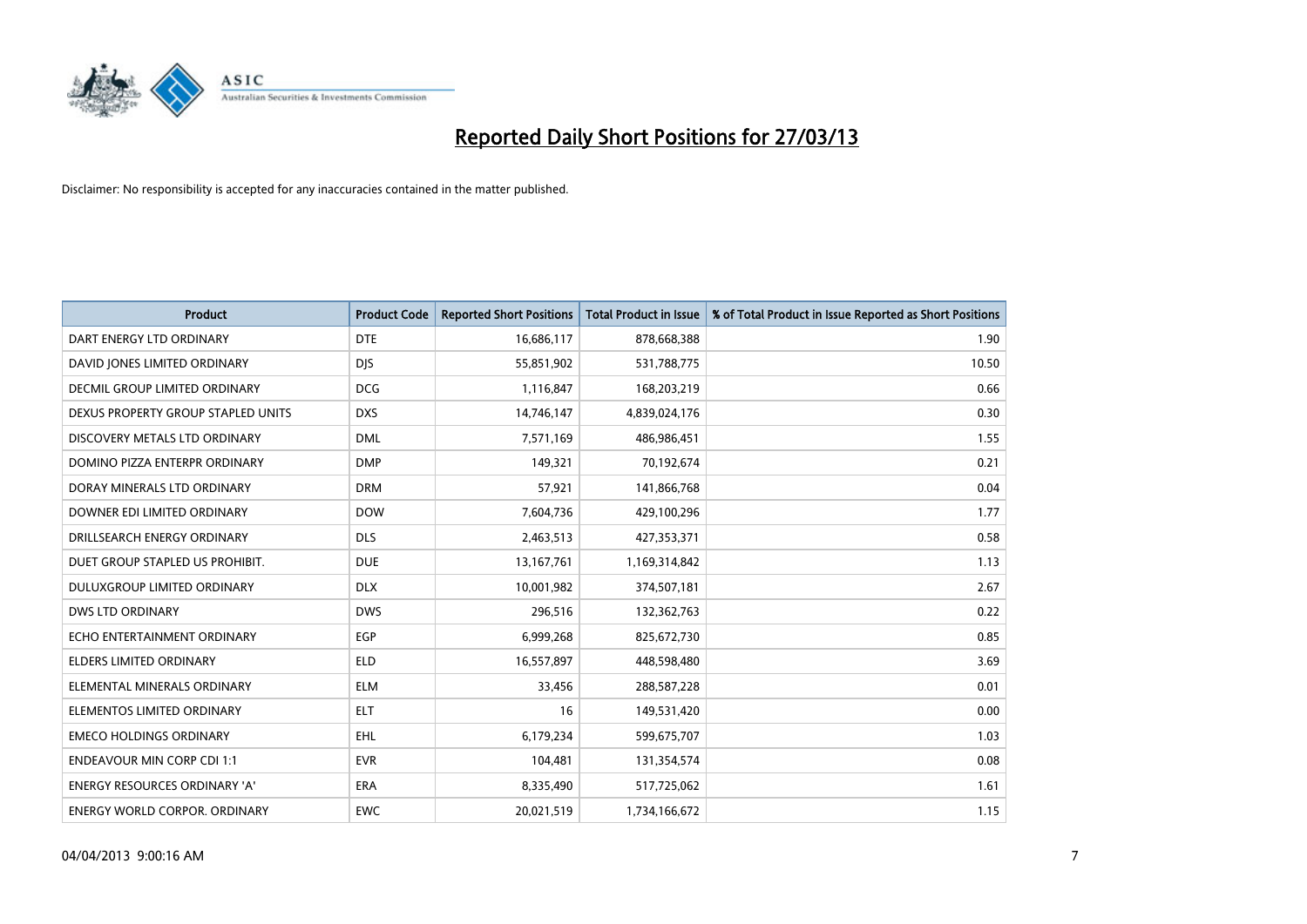

| Product                                | <b>Product Code</b> | <b>Reported Short Positions</b> | <b>Total Product in Issue</b> | % of Total Product in Issue Reported as Short Positions |
|----------------------------------------|---------------------|---------------------------------|-------------------------------|---------------------------------------------------------|
| <b>ENVESTRA LIMITED ORDINARY</b>       | <b>ENV</b>          | 4,640,525                       | 1,603,333,497                 | 0.29                                                    |
| EVOLUTION MINING LTD ORDINARY          | <b>EVN</b>          | 15,219,747                      | 708,092,989                   | 2.15                                                    |
| FAIRFAX MEDIA LTD ORDINARY             | <b>FXI</b>          | 404,770,118                     | 2,351,955,725                 | 17.21                                                   |
| <b>FANTASTIC HOLDINGS ORDINARY</b>     | <b>FAN</b>          | 35,196                          | 102,739,538                   | 0.03                                                    |
| <b>FAR LTD ORDINARY</b>                | <b>FAR</b>          | 22,121,932                      | 2,499,846,742                 | 0.88                                                    |
| FEDERATION CNTRES ORD/UNIT STAPLED SEC | <b>FDC</b>          | 4,218,232                       | 1,427,641,565                 | 0.30                                                    |
| FINBAR GROUP LIMITED ORDINARY          | <b>FRI</b>          | 4,618                           | 214,824,630                   | 0.00                                                    |
| FKP PROPERTY GROUP STAPLED SECURITIES  | <b>FKP</b>          | 6,705,021                       | 321,578,705                   | 2.09                                                    |
| FLEETWOOD CORP ORDINARY                | <b>FWD</b>          | 3,832,353                       | 60,104,188                    | 6.38                                                    |
| FLETCHER BUILDING ORDINARY             | <b>FBU</b>          | 3,478,845                       | 684,793,538                   | 0.51                                                    |
| FLEXIGROUP LIMITED ORDINARY            | <b>FXL</b>          | 212,212                         | 287,869,669                   | 0.07                                                    |
| <b>FLIGHT CENTRE ORDINARY</b>          | <b>FLT</b>          | 10,870,234                      | 100,344,792                   | 10.83                                                   |
| FLINDERS MINES LTD ORDINARY            | <b>FMS</b>          | 2,906,478                       | 1,821,300,404                 | 0.16                                                    |
| FONTERRA SHARE FUND ORDINARY UNITS     | <b>FSF</b>          | 455,500                         | 95,822,090                    | 0.48                                                    |
| <b>FORGE GROUP LIMITED ORDINARY</b>    | FGE                 | 194,478                         | 86,169,014                    | 0.23                                                    |
| FORTESCUE METALS GRP ORDINARY          | <b>FMG</b>          | 180,431,383                     | 3,113,798,659                 | 5.79                                                    |
| <b>G.U.D. HOLDINGS ORDINARY</b>        | GUD                 | 4,704,912                       | 71,341,319                    | 6.59                                                    |
| <b>G8 EDUCATION LIMITED ORDINARY</b>   | <b>GEM</b>          | 674,302                         | 270,940,348                   | 0.25                                                    |
| <b>GALAXY RESOURCES ORDINARY</b>       | GXY                 | 3,693,387                       | 584,355,501                   | 0.63                                                    |
| <b>GEODYNAMICS LIMITED ORDINARY</b>    | GDY                 | 850                             | 406,452,608                   | 0.00                                                    |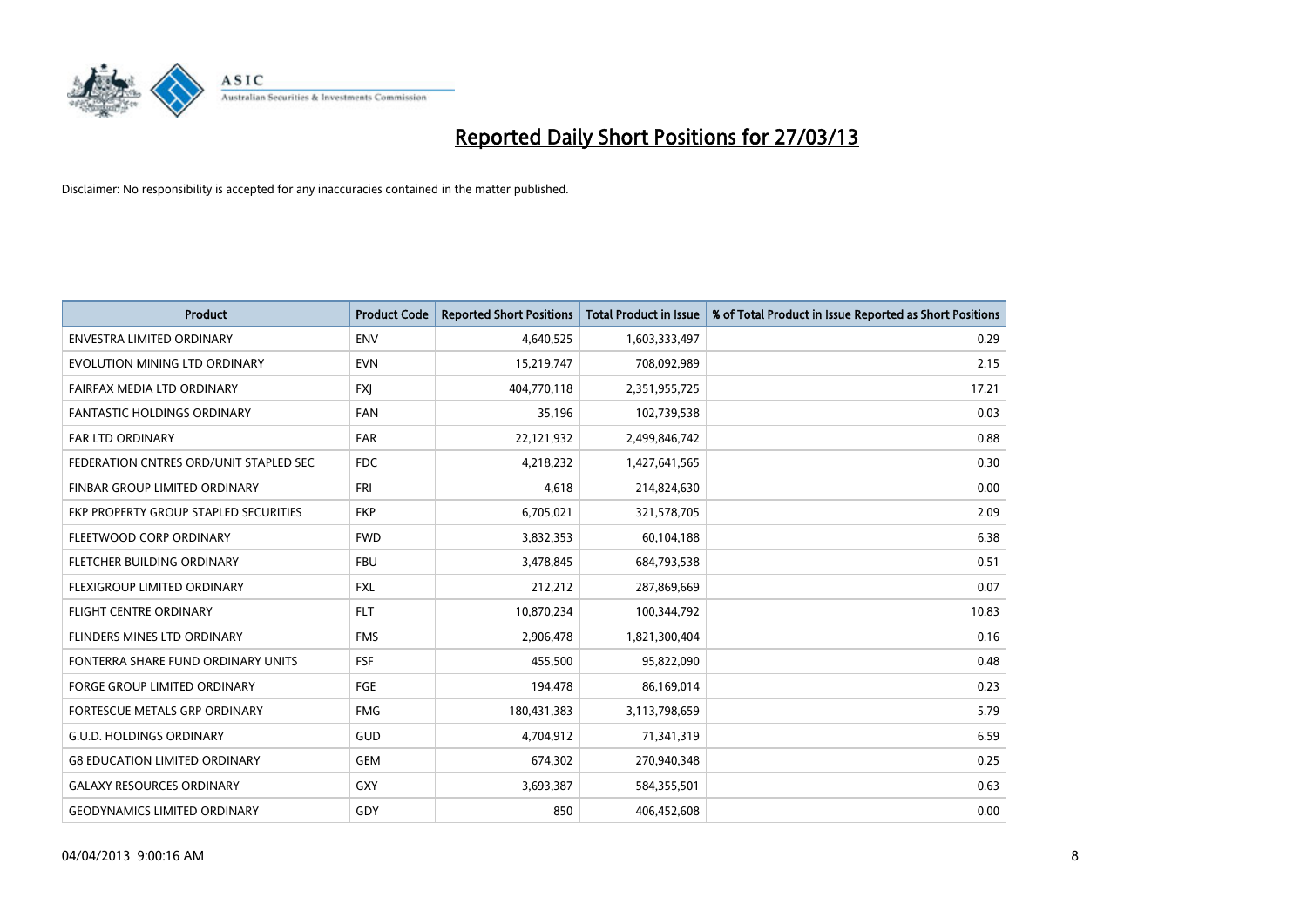

| <b>Product</b>                                   | <b>Product Code</b> | <b>Reported Short Positions</b> | <b>Total Product in Issue</b> | % of Total Product in Issue Reported as Short Positions |
|--------------------------------------------------|---------------------|---------------------------------|-------------------------------|---------------------------------------------------------|
| <b>GINDALBIE METALS LTD ORDINARY</b>             | GBG                 | 35,842,096                      | 1,404,350,200                 | 2.55                                                    |
| <b>GOODMAN FIELDER, ORDINARY</b>                 | GFF                 | 48,992,010                      | 1,955,559,207                 | 2.51                                                    |
| <b>GOODMAN GROUP STAPLED US PROHIBIT.</b>        | <b>GMG</b>          | 5,587,094                       | 1,713,233,947                 | 0.33                                                    |
| <b>GPT GROUP STAPLED SEC.</b>                    | GPT                 | 2,369,853                       | 1,768,731,729                 | 0.13                                                    |
| <b>GRAINCORP LIMITED A CLASS ORDINARY</b>        | <b>GNC</b>          | 1,868,373                       | 228,855,628                   | 0.82                                                    |
| <b>GRANGE RESOURCES, ORDINARY</b>                | <b>GRR</b>          | 1,884,352                       | 1,156,492,195                 | 0.16                                                    |
| <b>GREENLAND MIN EN LTD ORDINARY</b>             | GGG                 | 4,940,843                       | 571,225,263                   | 0.86                                                    |
| <b>GROWTHPOINT PROPERTY ORD/UNIT STAPLED SEC</b> | GOZ                 | 4,698                           | 402,830,366                   | 0.00                                                    |
| <b>GRYPHON MINERALS LTD ORDINARY</b>             | GRY                 | 12,750,145                      | 400,464,983                   | 3.18                                                    |
| <b>GUILDFORD COAL LTD ORDINARY</b>               | <b>GUF</b>          | 1,418,307                       | 635,046,899                   | 0.22                                                    |
| <b>GUNNS LIMITED ORDINARY</b>                    | <b>GNS</b>          | 52,741,216                      | 848,401,559                   | 6.22                                                    |
| <b>GWA GROUP LTD ORDINARY</b>                    | <b>GWA</b>          | 6,975,261                       | 304,706,899                   | 2.29                                                    |
| HARVEY NORMAN ORDINARY                           | <b>HVN</b>          | 87,333,258                      | 1,062,316,784                 | 8.22                                                    |
| HASTIE GROUP LIMITED ORDINARY                    | <b>HST</b>          | 210,891                         | 137,353,504                   | 0.15                                                    |
| <b>HENDERSON GROUP CDI 1:1</b>                   | <b>HGG</b>          | 2,415,113                       | 725,243,442                   | 0.33                                                    |
| HFA HOLDINGS LIMITED ORDINARY                    | <b>HFA</b>          | 3,809                           | 117,332,831                   | 0.00                                                    |
| HILLGROVE RES LTD ORDINARY                       | <b>HGO</b>          | 1,734,834                       | 1,022,760,221                 | 0.17                                                    |
| HILLS HOLDINGS LTD ORDINARY                      | <b>HIL</b>          | 2,584,673                       | 246,500,444                   | 1.05                                                    |
| HORIZON OIL LIMITED ORDINARY                     | <b>HZN</b>          | 48,278,166                      | 1,135,266,515                 | 4.25                                                    |
| <b>ICON ENERGY LIMITED ORDINARY</b>              | <b>ICN</b>          | 1,571,127                       | 533,391,210                   | 0.29                                                    |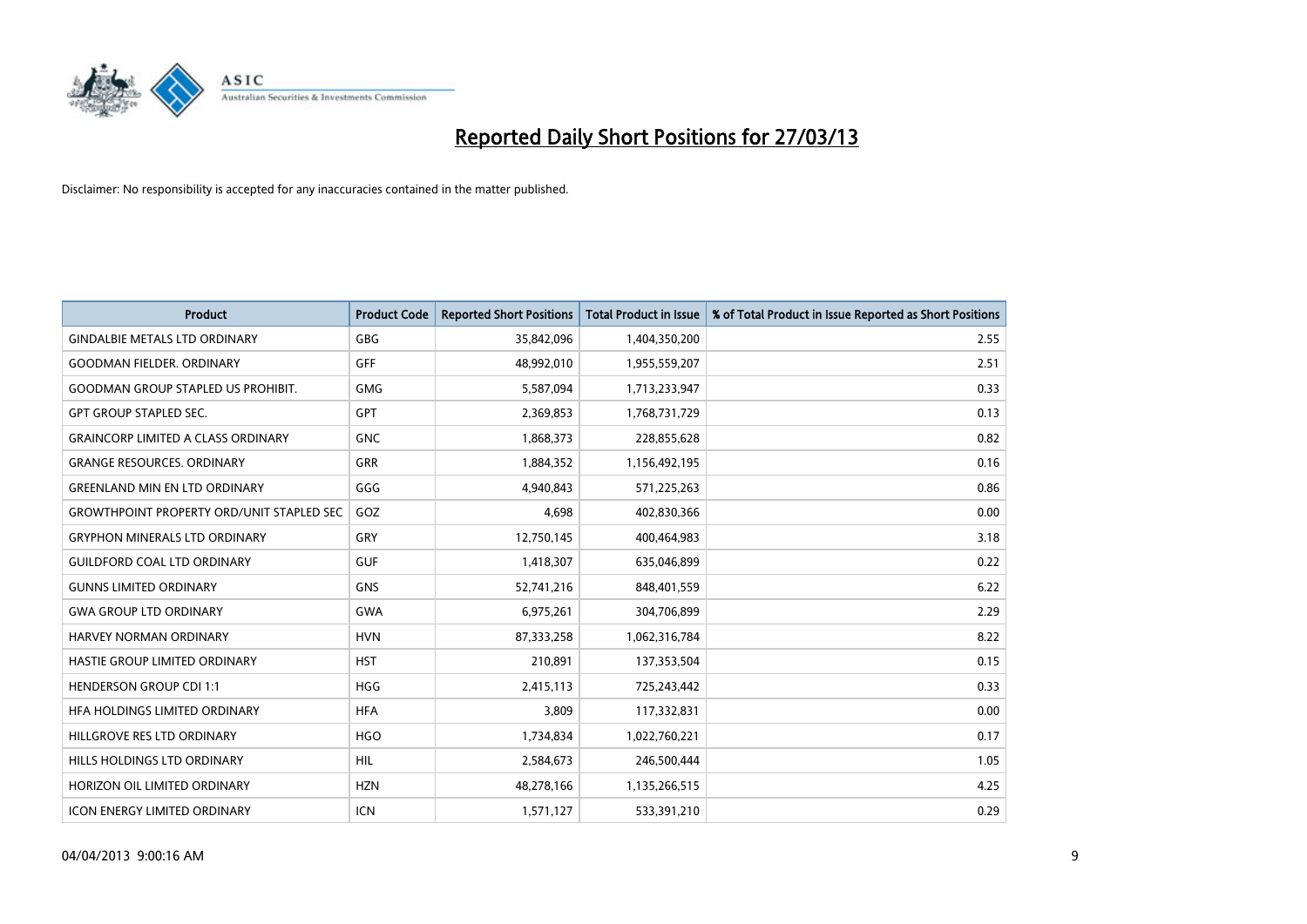

| <b>Product</b>                                | <b>Product Code</b> | <b>Reported Short Positions</b> | <b>Total Product in Issue</b> | % of Total Product in Issue Reported as Short Positions |
|-----------------------------------------------|---------------------|---------------------------------|-------------------------------|---------------------------------------------------------|
| <b>IINET LIMITED ORDINARY</b>                 | <b>IIN</b>          | 1,542,924                       | 161,238,847                   | 0.96                                                    |
| ILUKA RESOURCES ORDINARY                      | ILU                 | 68,600,852                      | 418,700,517                   | 16.38                                                   |
| <b>IMDEX LIMITED ORDINARY</b>                 | <b>IMD</b>          | 2,173,133                       | 210,473,188                   | 1.03                                                    |
| IMF (AUSTRALIA) LTD ORDINARY                  | <b>IMF</b>          | 926,208                         | 123,201,716                   | 0.75                                                    |
| <b>INCITEC PIVOT ORDINARY</b>                 | IPL                 | 28,471,718                      | 1,628,730,107                 | 1.75                                                    |
| <b>INDEPENDENCE GROUP ORDINARY</b>            | <b>IGO</b>          | 3,743,659                       | 232,882,535                   | 1.61                                                    |
| INDOPHIL RESOURCES ORDINARY                   | <b>IRN</b>          | 1,563,350                       | 1,203,146,194                 | 0.13                                                    |
| INFIGEN ENERGY STAPLED SECURITIES             | <b>IFN</b>          | 3,337,572                       | 762,265,972                   | 0.44                                                    |
| <b>INGENIA GROUP STAPLED SECURITIES</b>       | <b>INA</b>          | 1,000,000                       | 441,029,194                   | 0.23                                                    |
| <b>INSURANCE AUSTRALIA ORDINARY</b>           | <b>IAG</b>          | 3,063,414                       | 2,079,034,021                 | 0.15                                                    |
| INTEGRATED RESEARCH ORDINARY                  | IRI                 | 41,472                          | 168,359,453                   | 0.02                                                    |
| <b>INTREPID MINES ORDINARY</b>                | IAU                 | 13,717,217                      | 555,707,647                   | 2.47                                                    |
| <b>INVESTA OFFICE FUND STAPLED SECURITIES</b> | <b>IOF</b>          | 1,568,558                       | 614,047,458                   | 0.26                                                    |
| <b>INVOCARE LIMITED ORDINARY</b>              | <b>IVC</b>          | 1,794,759                       | 110,030,298                   | 1.63                                                    |
| <b>ION LIMITED ORDINARY</b>                   | <b>ION</b>          | 164,453                         | 256,365,105                   | 0.06                                                    |
| <b>IOOF HOLDINGS LTD ORDINARY</b>             | IFL                 | 2,963,571                       | 232,091,225                   | 1.28                                                    |
| <b>IRESS LIMITED ORDINARY</b>                 | <b>IRE</b>          | 2,378,404                       | 128,620,231                   | 1.85                                                    |
| <b>IRON ORE HOLDINGS ORDINARY</b>             | <b>IOH</b>          | 16,649                          | 161,174,005                   | 0.01                                                    |
| ISHARES S&P ASIA 50 CDI 1:1                   | <b>IAA</b>          | 75,002                          | 1,700,000                     | 4.41                                                    |
| <b>IVANHOE AUSTRALIA ORDINARY</b>             | <b>IVA</b>          | 1,738,657                       | 724,339,661                   | 0.24                                                    |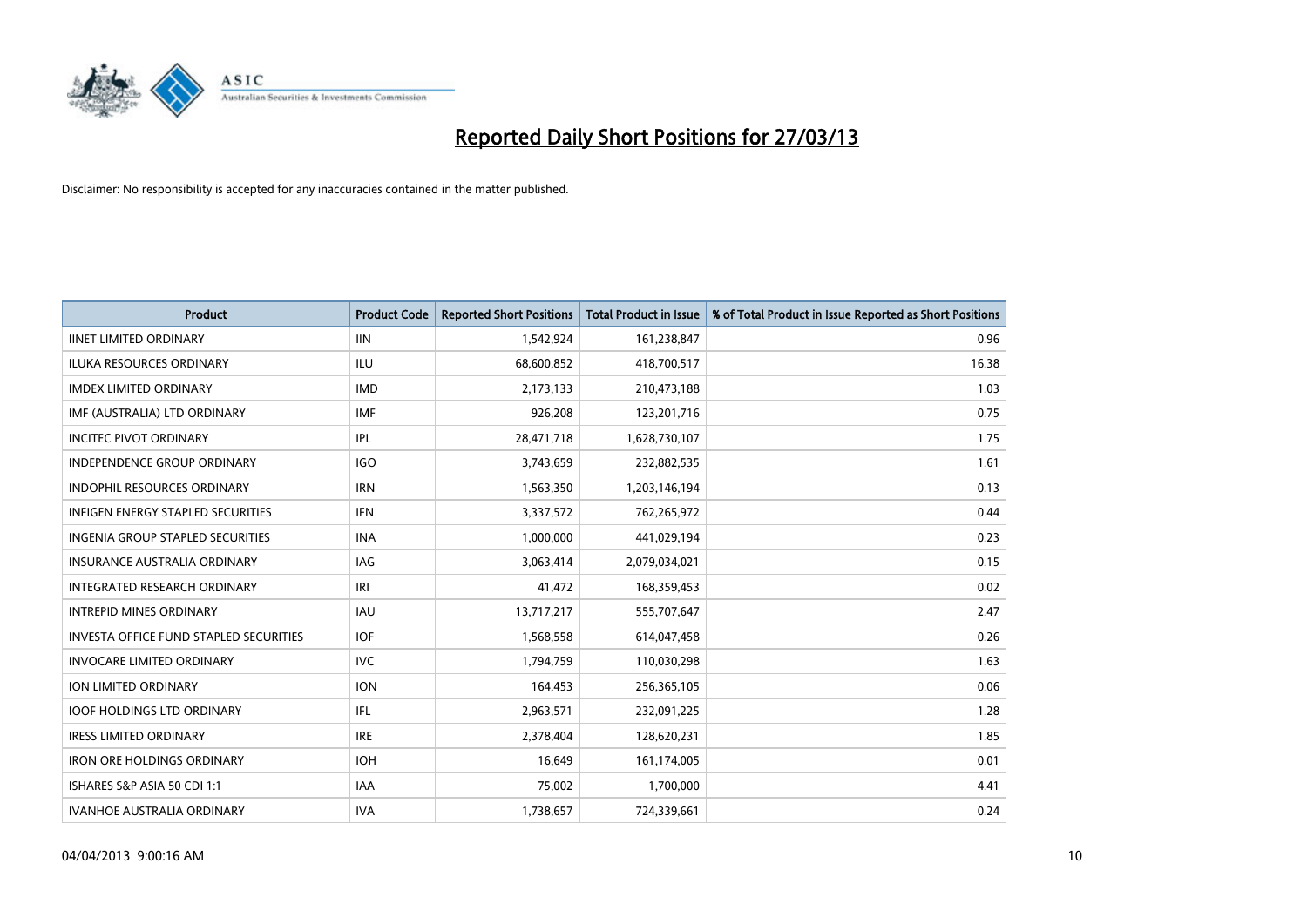

| <b>Product</b>                           | <b>Product Code</b> | <b>Reported Short Positions</b> | <b>Total Product in Issue</b> | % of Total Product in Issue Reported as Short Positions |
|------------------------------------------|---------------------|---------------------------------|-------------------------------|---------------------------------------------------------|
| JAMES HARDIE INDUST CHESS DEPOSITARY INT | <b>IHX</b>          | 6,430,348                       | 441,590,291                   | 1.46                                                    |
| <b>JB HI-FI LIMITED ORDINARY</b>         | <b>IBH</b>          | 18,047,820                      | 98,947,309                    | 18.24                                                   |
| <b>JUMBO INTERACTIVE ORDINARY</b>        | <b>IIN</b>          | 8,302                           | 43,552,560                    | 0.02                                                    |
| <b>JUPITER MINES ORDINARY</b>            | <b>IMS</b>          | 30                              | 2,281,835,383                 | 0.00                                                    |
| <b>KAGARA LTD ORDINARY</b>               | KZL                 | 3,008,926                       | 798,953,117                   | 0.38                                                    |
| KAROON GAS AUSTRALIA ORDINARY            | <b>KAR</b>          | 424,112                         | 221,420,769                   | 0.19                                                    |
| KATHMANDU HOLD LTD ORDINARY              | <b>KMD</b>          | 174,328                         | 200,215,894                   | 0.09                                                    |
| <b>KBL MINING LIMITED ORDINARY</b>       | <b>KBL</b>          | 1,820                           | 293,535,629                   | 0.00                                                    |
| KINGSGATE CONSOLID. ORDINARY             | <b>KCN</b>          | 13,294,702                      | 151,828,173                   | 8.76                                                    |
| KINGSROSE MINING LTD ORDINARY            | <b>KRM</b>          | 276,460                         | 291,959,871                   | 0.09                                                    |
| LEIGHTON HOLDINGS ORDINARY               | LEI                 | 8,129,804                       | 337,199,938                   | 2.41                                                    |
| LEND LEASE GROUP UNIT/ORD STAPLED        | LLC                 | 3,867,102                       | 574,351,883                   | 0.67                                                    |
| LINC ENERGY LTD ORDINARY                 | LNC                 | 14,923,786                      | 517,770,424                   | 2.88                                                    |
| LION SELECTION GRP ORDINARY              | <b>LSX</b>          | 36                              | 88,030,963                    | 0.00                                                    |
| LYCOPODIUM LIMITED ORDINARY              | LYL                 | 202                             | 38,855,103                    | 0.00                                                    |
| LYNAS CORPORATION ORDINARY               | <b>LYC</b>          | 202,001,356                     | 1,960,801,292                 | 10.30                                                   |
| <b>M2 TELECOMMUNICATION ORDINARY</b>     | <b>MTU</b>          | 7,424,612                       | 158,559,583                   | 4.68                                                    |
| <b>MACA LIMITED ORDINARY</b>             | <b>MLD</b>          | 30,569                          | 172,500,000                   | 0.02                                                    |
| <b>MACMAHON HOLDINGS ORDINARY</b>        | <b>MAH</b>          | 12,293,496                      | 1,261,699,966                 | 0.97                                                    |
| MACO ATLAS ROADS GRP ORDINARY STAPLED    | <b>MQA</b>          | 16,617,702                      | 478,531,436                   | 3.47                                                    |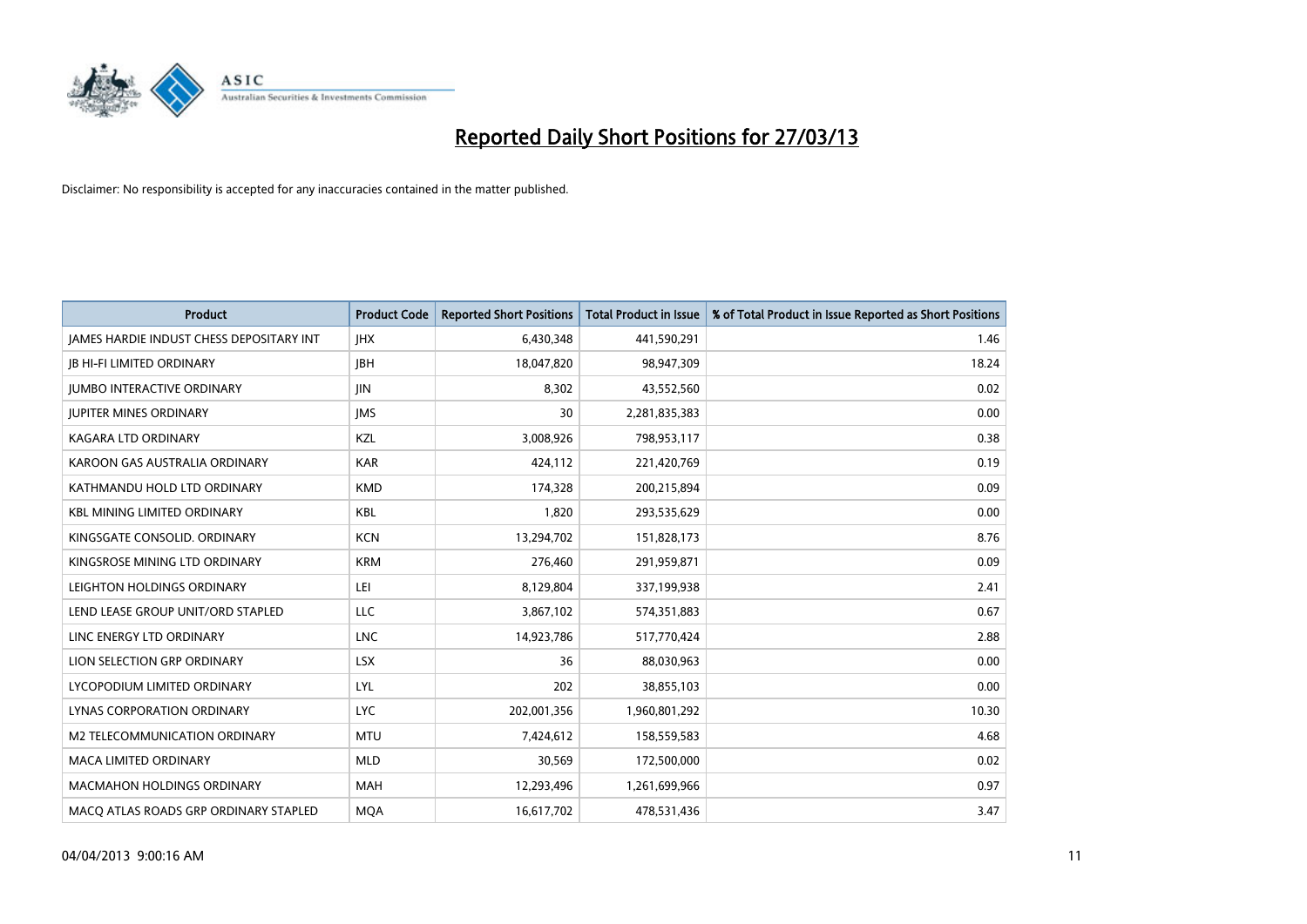

| <b>Product</b>                       | <b>Product Code</b> | <b>Reported Short Positions</b> | <b>Total Product in Issue</b> | % of Total Product in Issue Reported as Short Positions |
|--------------------------------------|---------------------|---------------------------------|-------------------------------|---------------------------------------------------------|
| MACQUARIE GROUP LTD ORDINARY         | <b>MQG</b>          | 3,838,718                       | 339,506,578                   | 1.13                                                    |
| MAGELLAN FIN GRP LTD ORDINARY        | <b>MFG</b>          | 334,382                         | 152,737,530                   | 0.22                                                    |
| MAGELLAN FLAGSHIP ORDINARY           | <b>MFF</b>          | 613                             | 345,472,596                   | 0.00                                                    |
| <b>MATRIX C &amp; E LTD ORDINARY</b> | <b>MCE</b>          | 3,567,034                       | 94,555,428                    | 3.77                                                    |
| <b>MAVERICK DRILLING ORDINARY</b>    | <b>MAD</b>          | 10,117,244                      | 452,726,751                   | 2.23                                                    |
| MCMILLAN SHAKESPEARE ORDINARY        | <b>MMS</b>          | 181,354                         | 74,523,965                    | 0.24                                                    |
| MEDUSA MINING LTD ORDINARY           | <b>MML</b>          | 3,841,877                       | 188,903,911                   | 2.03                                                    |
| MELBOURNE IT LIMITED ORDINARY        | <b>MLB</b>          | 368,358                         | 82,451,363                    | 0.45                                                    |
| MEO AUSTRALIA LTD ORDINARY           | <b>MEO</b>          | 432,047                         | 627,264,587                   | 0.07                                                    |
| <b>MERMAID MARINE ORDINARY</b>       | <b>MRM</b>          | 1,305,807                       | 226,667,868                   | 0.58                                                    |
| MESOBLAST LIMITED ORDINARY           | <b>MSB</b>          | 17,864,200                      | 314,811,301                   | 5.67                                                    |
| METALS X LIMITED ORDINARY            | <b>MLX</b>          | 77,960                          | 1,651,766,110                 | 0.00                                                    |
| METCASH LIMITED ORDINARY             | <b>MTS</b>          | 102,055,528                     | 880,704,786                   | 11.59                                                   |
| METMINCO LIMITED ORDINARY            | <b>MNC</b>          | 54,825                          | 1,749,543,023                 | 0.00                                                    |
| MICLYN EXP OFFSHR ORDINARY           | <b>MIO</b>          | 625,161                         | 278,639,188                   | 0.22                                                    |
| MILTON CORPORATION ORDINARY          | <b>MLT</b>          | 12,800                          | 122,147,119                   | 0.01                                                    |
| MINCOR RESOURCES NL ORDINARY         | <b>MCR</b>          | 2,408,087                       | 188,208,274                   | 1.28                                                    |
| MINERAL DEPOSITS ORDINARY            | <b>MDL</b>          | 1,549,551                       | 83,538,786                    | 1.85                                                    |
| MINERAL RESOURCES, ORDINARY          | <b>MIN</b>          | 2,797,065                       | 185,724,169                   | 1.51                                                    |
| MIRABELA NICKEL LTD ORDINARY         | <b>MBN</b>          | 15,495,667                      | 876,765,094                   | 1.77                                                    |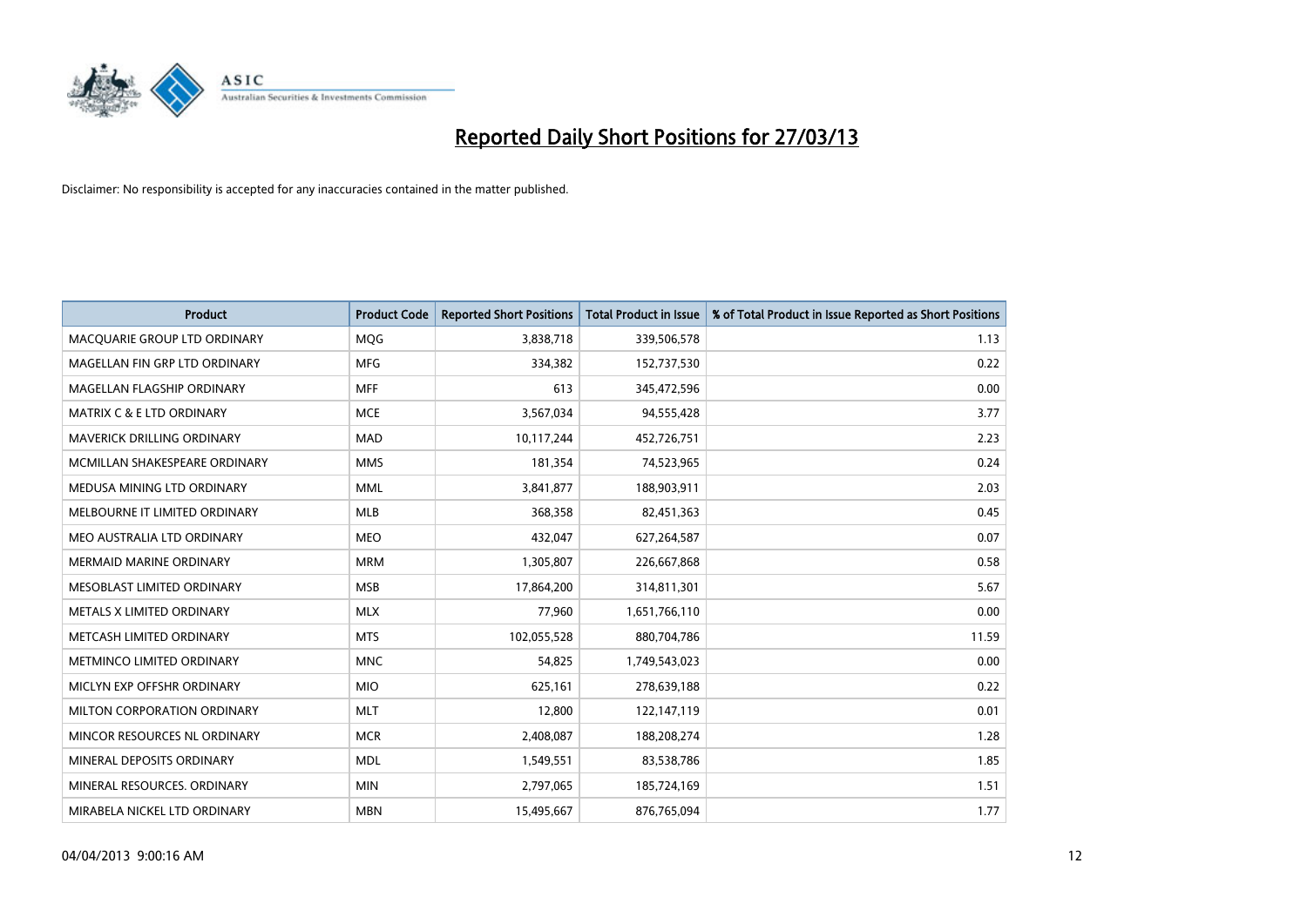

| <b>Product</b>                     | <b>Product Code</b> | <b>Reported Short Positions</b> | <b>Total Product in Issue</b> | % of Total Product in Issue Reported as Short Positions |
|------------------------------------|---------------------|---------------------------------|-------------------------------|---------------------------------------------------------|
| MIRVAC GROUP STAPLED SECURITIES    | <b>MGR</b>          | 9,190,694                       | 3,425,587,451                 | 0.27                                                    |
| MOLOPO ENERGY LTD ORDINARY         | <b>MPO</b>          | 998,742                         | 246,371,894                   | 0.41                                                    |
| <b>MONADELPHOUS GROUP ORDINARY</b> | <b>MND</b>          | 8,395,127                       | 90,940,258                    | 9.23                                                    |
| MORTGAGE CHOICE LTD ORDINARY       | <b>MOC</b>          | 1,495,920                       | 123,431,282                   | 1.21                                                    |
| <b>MOUNT GIBSON IRON ORDINARY</b>  | MGX                 | 8,107,527                       | 1,090,584,232                 | 0.74                                                    |
| MULTIPLEX SITES SITES              | <b>MXUPA</b>        | 686                             | 4,500,000                     | 0.02                                                    |
| MURCHISON METALS LTD ORDINARY      | <b>MMX</b>          | 3,844,252                       | 450,497,346                   | 0.85                                                    |
| MYER HOLDINGS LTD ORDINARY         | <b>MYR</b>          | 75,490,959                      | 583,384,551                   | 12.94                                                   |
| <b>MYSTATE LIMITED ORDINARY</b>    | <b>MYS</b>          | 49,617                          | 87,117,374                    | 0.06                                                    |
| NATIONAL AUST, BANK ORDINARY       | <b>NAB</b>          | 10,744,203                      | 2,342,421,436                 | 0.46                                                    |
| NAVITAS LIMITED ORDINARY           | <b>NVT</b>          | 13,865,523                      | 375,367,918                   | 3.69                                                    |
| NEON ENERGY LIMITED ORDINARY       | <b>NEN</b>          | 3,133,622                       | 549,844,091                   | 0.57                                                    |
| NEW HOPE CORPORATION ORDINARY      | <b>NHC</b>          | 2,527,587                       | 830,563,352                   | 0.30                                                    |
| NEW STANDARD ENERGY ORDINARY       | <b>NSE</b>          | 505,485                         | 305,331,847                   | 0.17                                                    |
| NEWCREST MINING ORDINARY           | <b>NCM</b>          | 5,498,425                       | 765,906,839                   | 0.72                                                    |
| NEWS CORP A NON-VOTING CDI         | <b>NWSLV</b>        | 2,292,092                       | 1,522,771,394                 | 0.15                                                    |
| NEWS CORP B VOTING CDI             | <b>NWS</b>          | 668,773                         | 798,520,953                   | 0.08                                                    |
| NEXTDC LIMITED ORDINARY            | <b>NXT</b>          | 4,784,499                       | 172,602,288                   | 2.77                                                    |
| NEXUS ENERGY LIMITED ORDINARY      | <b>NXS</b>          | 14,367,613                      | 1,329,821,159                 | 1.08                                                    |
| NIB HOLDINGS LIMITED ORDINARY      | <b>NHF</b>          | 1,218                           | 439,004,182                   | 0.00                                                    |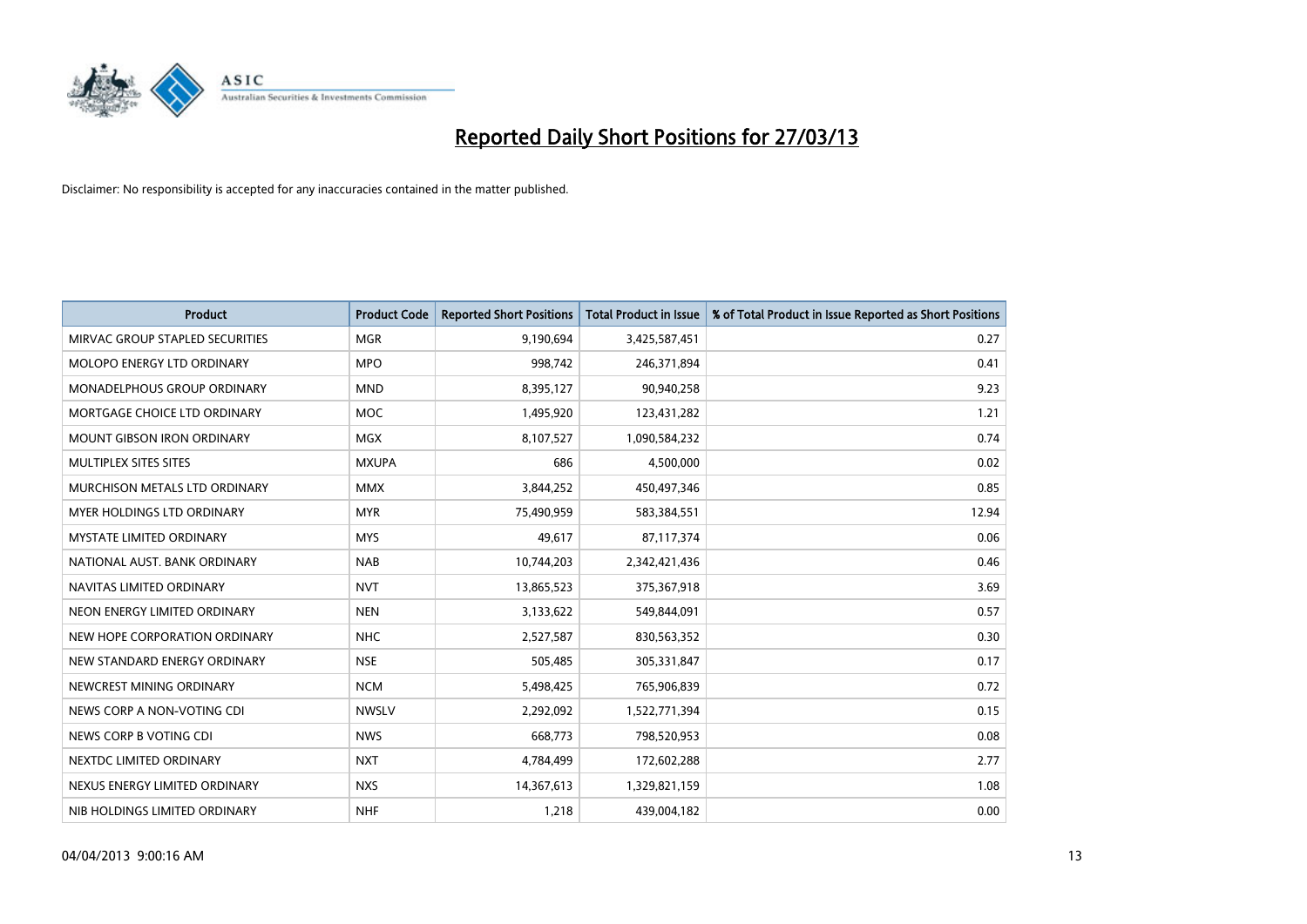

| <b>Product</b>                        | <b>Product Code</b> | <b>Reported Short Positions</b> | <b>Total Product in Issue</b> | % of Total Product in Issue Reported as Short Positions |
|---------------------------------------|---------------------|---------------------------------|-------------------------------|---------------------------------------------------------|
| NIDO PETROLEUM ORDINARY               | <b>NDO</b>          | 105,313                         | 2,044,984,301                 | 0.01                                                    |
| NOBLE MINERAL RES ORDINARY            | <b>NMG</b>          | 2,528,936                       | 666,397,952                   | 0.38                                                    |
| NORFOLK GROUP ORDINARY                | <b>NFK</b>          | 50                              | 158,890,730                   | 0.00                                                    |
| NORTHERN IRON LTD ORDINARY            | <b>NFE</b>          | 1,912,653                       | 484,405,314                   | 0.39                                                    |
| NORTHERN STAR ORDINARY                | <b>NST</b>          | 7,698,077                       | 424,277,027                   | 1.81                                                    |
| NRW HOLDINGS LIMITED ORDINARY         | <b>NWH</b>          | 9,493,266                       | 278,888,011                   | 3.40                                                    |
| NUCOAL RESOURCES LTD ORDINARY         | <b>NCR</b>          | 168,571                         | 768,612,354                   | 0.02                                                    |
| NUFARM LIMITED ORDINARY               | <b>NUF</b>          | 9,980,948                       | 262,796,891                   | 3.80                                                    |
| OAKTON LIMITED ORDINARY               | <b>OKN</b>          | 112                             | 89,777,735                    | 0.00                                                    |
| OCEANAGOLD CORP. CHESS DEPOSITARY INT | <b>OGC</b>          | 246,043                         | 293,517,918                   | 0.08                                                    |
| OIL SEARCH LTD ORDINARY               | OSH                 | 27,605,193                      | 1,334,756,742                 | 2.07                                                    |
| OM HOLDINGS LIMITED ORDINARY          | OMH                 | 3,704,841                       | 673,423,337                   | 0.55                                                    |
| ORICA LIMITED ORDINARY                | ORI                 | 2,123,792                       | 366,768,327                   | 0.58                                                    |
| ORIGIN ENERGY ORDINARY                | <b>ORG</b>          | 21,072,704                      | 1,094,033,515                 | 1.93                                                    |
| OROCOBRE LIMITED ORDINARY             | <b>ORE</b>          | 523,720                         | 117,745,140                   | 0.44                                                    |
| OROTONGROUP LIMITED ORDINARY          | ORL                 | 24,059                          | 40,880,902                    | 0.06                                                    |
| ORPHEUS ENERGY LTD ORDINARY           | <b>OEG</b>          | 67,200                          | 130,475,919                   | 0.05                                                    |
| OZ MINERALS ORDINARY                  | OZL                 | 12,903,962                      | 303,470,022                   | 4.25                                                    |
| <b>PACIFIC BRANDS ORDINARY</b>        | <b>PBG</b>          | 15,509,238                      | 912,915,695                   | 1.70                                                    |
| PALADIN ENERGY LTD ORDINARY           | <b>PDN</b>          | 106,945,181                     | 836,969,286                   | 12.78                                                   |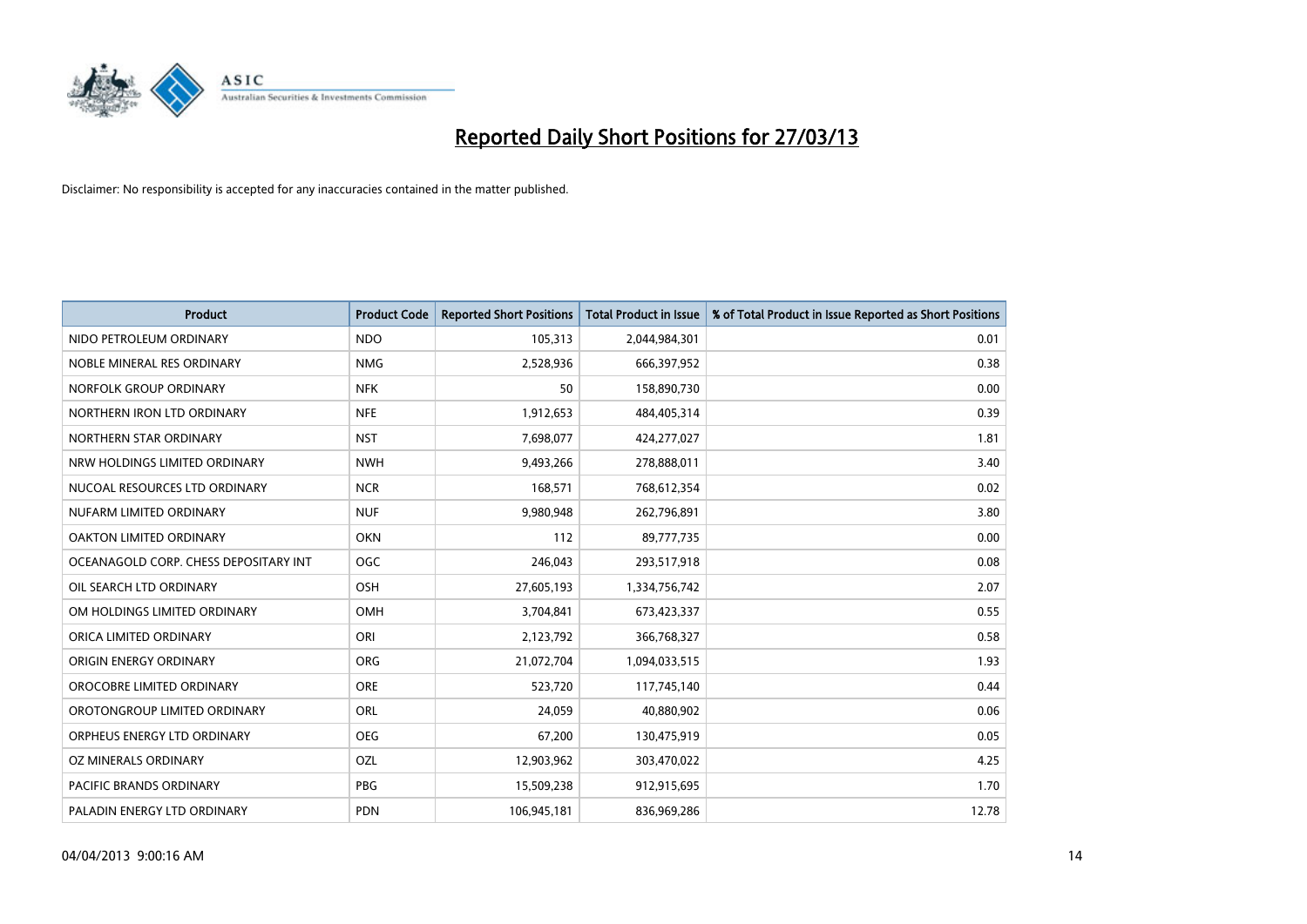

| <b>Product</b>               | <b>Product Code</b> | <b>Reported Short Positions</b> | <b>Total Product in Issue</b> | % of Total Product in Issue Reported as Short Positions |
|------------------------------|---------------------|---------------------------------|-------------------------------|---------------------------------------------------------|
| PANAUST LIMITED ORDINARY     | <b>PNA</b>          | 3,960,030                       | 614,407,069                   | 0.64                                                    |
| PANORAMIC RESOURCES ORDINARY | <b>PAN</b>          | 1,816,200                       | 256,058,555                   | 0.71                                                    |
| PAPERLINX LIMITED ORDINARY   | <b>PPX</b>          | 68,040                          | 609,280,761                   | 0.01                                                    |
| PAPILLON RES LTD ORDINARY    | <b>PIR</b>          | 1,812,230                       | 336,778,210                   | 0.54                                                    |
| PATTIES FOODS LTD ORDINARY   | PFL                 | 4,605                           | 139,065,639                   | 0.00                                                    |
| PEET LIMITED ORDINARY        | <b>PPC</b>          | 3,291,987                       | 321,013,141                   | 1.03                                                    |
| PERILYA LIMITED ORDINARY     | PEM                 | 409                             | 769,316,426                   | 0.00                                                    |
| PERPETUAL LIMITED ORDINARY   | PPT                 | 2,097,250                       | 41,980,678                    | 5.00                                                    |
| PERSEUS MINING LTD ORDINARY  | PRU                 | 28,553,825                      | 457,962,088                   | 6.23                                                    |
| PHARMAXIS LTD ORDINARY       | <b>PXS</b>          | 15,037,173                      | 308,543,389                   | 4.87                                                    |
| PLATINUM ASSET ORDINARY      | <b>PTM</b>          | 7,544,723                       | 561,347,878                   | 1.34                                                    |
| PLATINUM AUSTRALIA ORDINARY  | <b>PLA</b>          | 836,127                         | 504,968,043                   | 0.17                                                    |
| PMI GOLD CORP CDI 1:1        | <b>PVM</b>          | 126,140                         | 138,592,220                   | 0.09                                                    |
| PMP LIMITED ORDINARY         | <b>PMP</b>          | 178,840                         | 323,781,124                   | 0.06                                                    |
| PRANA BIOTECHNOLOGY ORDINARY | PBT                 | 148,080                         | 344,143,038                   | 0.04                                                    |
| PREMIER INVESTMENTS ORDINARY | <b>PMV</b>          | 398,831                         | 155,260,478                   | 0.26                                                    |
| PRIMA BIOMED LTD ORDINARY    | <b>PRR</b>          | 424,493                         | 1,066,063,388                 | 0.04                                                    |
| PRIMARY HEALTH CARE ORDINARY | PRY                 | 14,487,379                      | 502,983,554                   | 2.88                                                    |
| PROGRAMMED ORDINARY          | <b>PRG</b>          | 236,066                         | 118,179,696                   | 0.20                                                    |
| PURA VIDA ENERGY NL ORDINARY | <b>PVD</b>          | 157,040                         | 59,983,514                    | 0.26                                                    |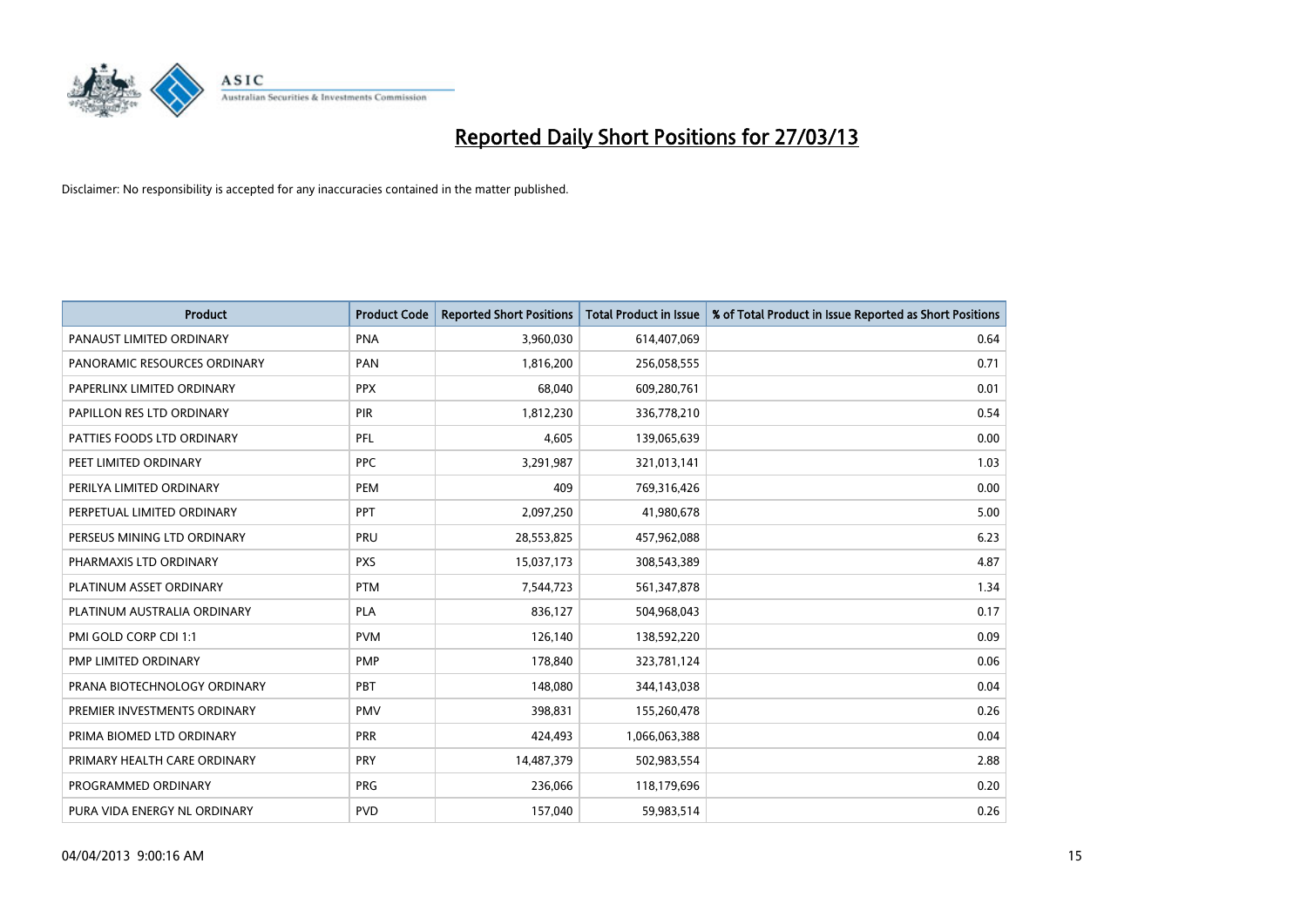

| <b>Product</b>                      | <b>Product Code</b> | <b>Reported Short Positions</b> | <b>Total Product in Issue</b> | % of Total Product in Issue Reported as Short Positions |
|-------------------------------------|---------------------|---------------------------------|-------------------------------|---------------------------------------------------------|
| <b>QANTAS AIRWAYS ORDINARY</b>      | QAN                 | 22,411,490                      | 2,248,150,128                 | 1.00                                                    |
| OBE INSURANCE GROUP ORDINARY        | QBE                 | 46,133,629                      | 1,196,747,582                 | 3.85                                                    |
| ORXPHARMA LTD ORDINARY              | <b>QRX</b>          | 130,696                         | 144,644,706                   | 0.09                                                    |
| <b>QUBE HOLDINGS LTD ORDINARY</b>   | <b>QUB</b>          | 13,689,385                      | 926,489,845                   | 1.48                                                    |
| RAMELIUS RESOURCES ORDINARY         | <b>RMS</b>          | 5,947,580                       | 337,296,949                   | 1.76                                                    |
| RAMSAY HEALTH CARE ORDINARY         | <b>RHC</b>          | 2,135,223                       | 202,081,252                   | 1.06                                                    |
| <b>RCR TOMLINSON ORDINARY</b>       | <b>RCR</b>          | 62,922                          | 132,431,265                   | 0.05                                                    |
| <b>REA GROUP ORDINARY</b>           | <b>REA</b>          | 154,239                         | 131,714,699                   | 0.12                                                    |
| <b>RECKON LIMITED ORDINARY</b>      | <b>RKN</b>          | 452,270                         | 129,488,015                   | 0.35                                                    |
| RED 5 LIMITED ORDINARY              | <b>RED</b>          | 716,762                         | 135,488,008                   | 0.53                                                    |
| RED FORK ENERGY ORDINARY            | <b>RFE</b>          | 5,274,616                       | 384,951,719                   | 1.37                                                    |
| REDBANK ENERGY LTD ORDINARY         | AEJ                 | 13                              | 786,287                       | 0.00                                                    |
| <b>REDFLEX HOLDINGS ORDINARY</b>    | <b>RDF</b>          | $\mathbf{1}$                    | 110,762,310                   | 0.00                                                    |
| REECE AUSTRALIA LTD. ORDINARY       | <b>REH</b>          | 579                             | 99,600,000                    | 0.00                                                    |
| <b>REGIS RESOURCES ORDINARY</b>     | <b>RRL</b>          | 7,823,349                       | 474,075,396                   | 1.65                                                    |
| RESMED INC CDI 10:1                 | <b>RMD</b>          | 15,313,695                      | 1,556,242,300                 | 0.98                                                    |
| <b>RESOLUTE MINING ORDINARY</b>     | <b>RSG</b>          | 1,739,049                       | 643,094,224                   | 0.27                                                    |
| <b>RESOURCE GENERATION ORDINARY</b> | <b>RES</b>          | 73                              | 263,345,652                   | 0.00                                                    |
| <b>RETAIL FOOD GROUP ORDINARY</b>   | <b>RFG</b>          | 242,527                         | 130,227,856                   | 0.19                                                    |
| REVERSE CORP LIMITED ORDINARY       | <b>REF</b>          | 100                             | 92,382,175                    | 0.00                                                    |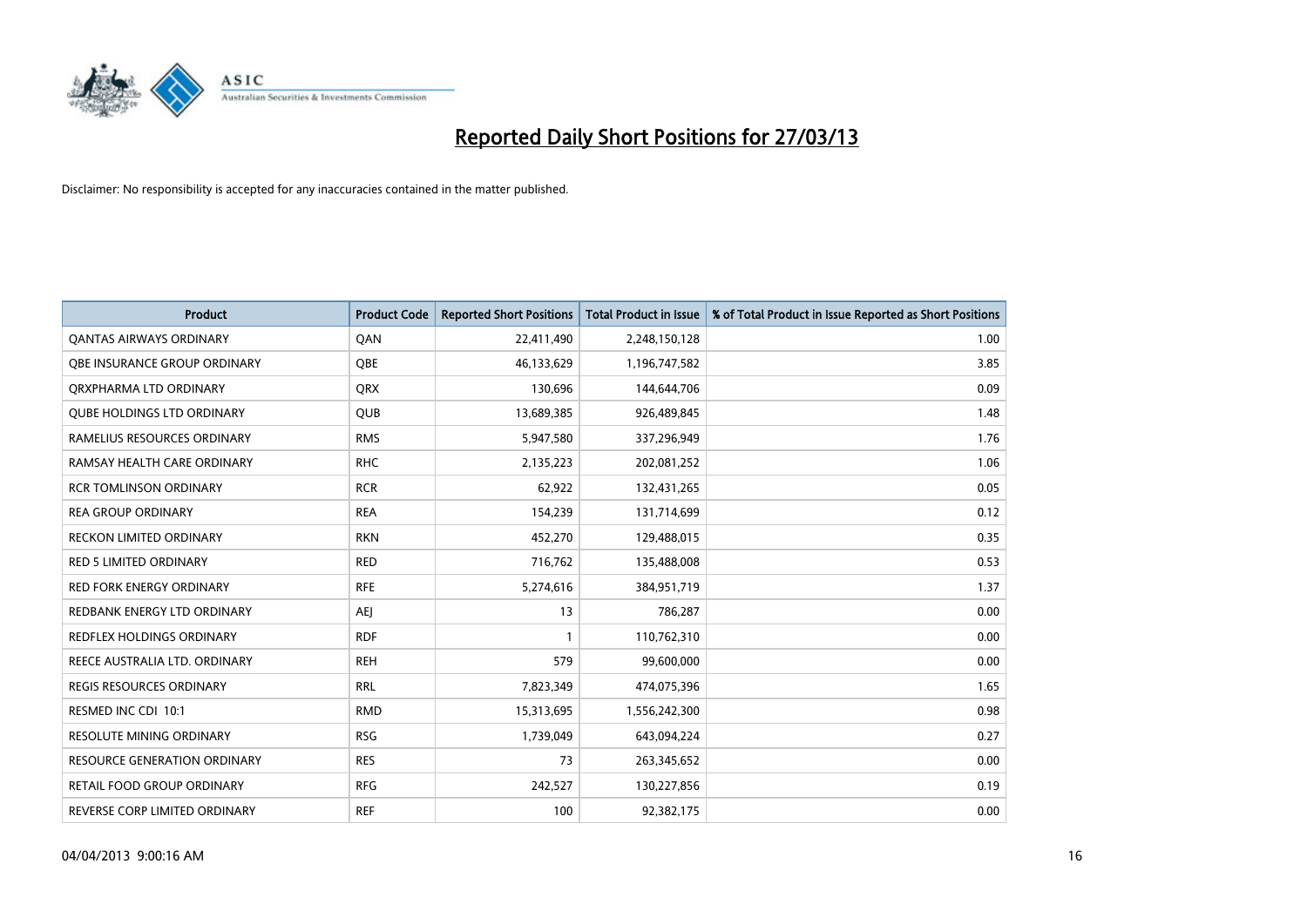

| <b>Product</b>                        | <b>Product Code</b> | <b>Reported Short Positions</b> | <b>Total Product in Issue</b> | % of Total Product in Issue Reported as Short Positions |
|---------------------------------------|---------------------|---------------------------------|-------------------------------|---------------------------------------------------------|
| REX MINERALS LIMITED ORDINARY         | <b>RXM</b>          | 2,765,464                       | 188,907,284                   | 1.46                                                    |
| <b>RHG LIMITED ORDINARY</b>           | <b>RHG</b>          | 30,691                          | 308,483,177                   | 0.01                                                    |
| <b>RIALTO ENERGY ORDINARY</b>         | <b>RIA</b>          | 302,533                         | 682,929,991                   | 0.04                                                    |
| RIDLEY CORPORATION ORDINARY           | <b>RIC</b>          | 1,371,378                       | 307,817,071                   | 0.45                                                    |
| RIO TINTO LIMITED ORDINARY            | <b>RIO</b>          | 10,331,491                      | 435,758,720                   | 2.37                                                    |
| ROC OIL COMPANY ORDINARY              | <b>ROC</b>          | 1,702,023                       | 683,235,552                   | 0.25                                                    |
| <b>RURALCO HOLDINGS ORDINARY</b>      | <b>RHL</b>          | 12,000                          | 55,019,284                    | 0.02                                                    |
| SAI GLOBAL LIMITED ORDINARY           | SAI                 | 7,844,653                       | 207,032,114                   | 3.79                                                    |
| SALMAT LIMITED ORDINARY               | <b>SLM</b>          | 18,526                          | 159,812,799                   | 0.01                                                    |
| SAMSON OIL & GAS LTD ORDINARY         | SSN                 | 6,429,000                       | 2,095,649,046                 | 0.31                                                    |
| SANDFIRE RESOURCES ORDINARY           | <b>SFR</b>          | 2,615,046                       | 153,650,968                   | 1.70                                                    |
| <b>SANTOS LTD ORDINARY</b>            | <b>STO</b>          | 3,224,656                       | 958,984,402                   | 0.34                                                    |
| SARACEN MINERAL ORDINARY              | SAR                 | 9,907,397                       | 595,263,186                   | 1.66                                                    |
| SCA PROPERTY GROUP STAPLED SECURITIES | <b>SCP</b>          | 30,872,855                      | 585,455,114                   | 5.27                                                    |
| SEDGMAN LIMITED ORDINARY              | <b>SDM</b>          | 370,387                         | 217,623,797                   | 0.17                                                    |
| SEEK LIMITED ORDINARY                 | <b>SEK</b>          | 14,154,421                      | 337,833,019                   | 4.19                                                    |
| SELECT HARVESTS ORDINARY              | SHV                 | 6,160                           | 57,151,112                    | 0.01                                                    |
| SENEX ENERGY LIMITED ORDINARY         | <b>SXY</b>          | 6,771,220                       | 1,140,804,837                 | 0.59                                                    |
| SERVCORP LIMITED ORDINARY             | SRV                 | 180                             | 98,432,275                    | 0.00                                                    |
| SERVICE STREAM ORDINARY               | <b>SSM</b>          | 277,582                         | 283,418,867                   | 0.10                                                    |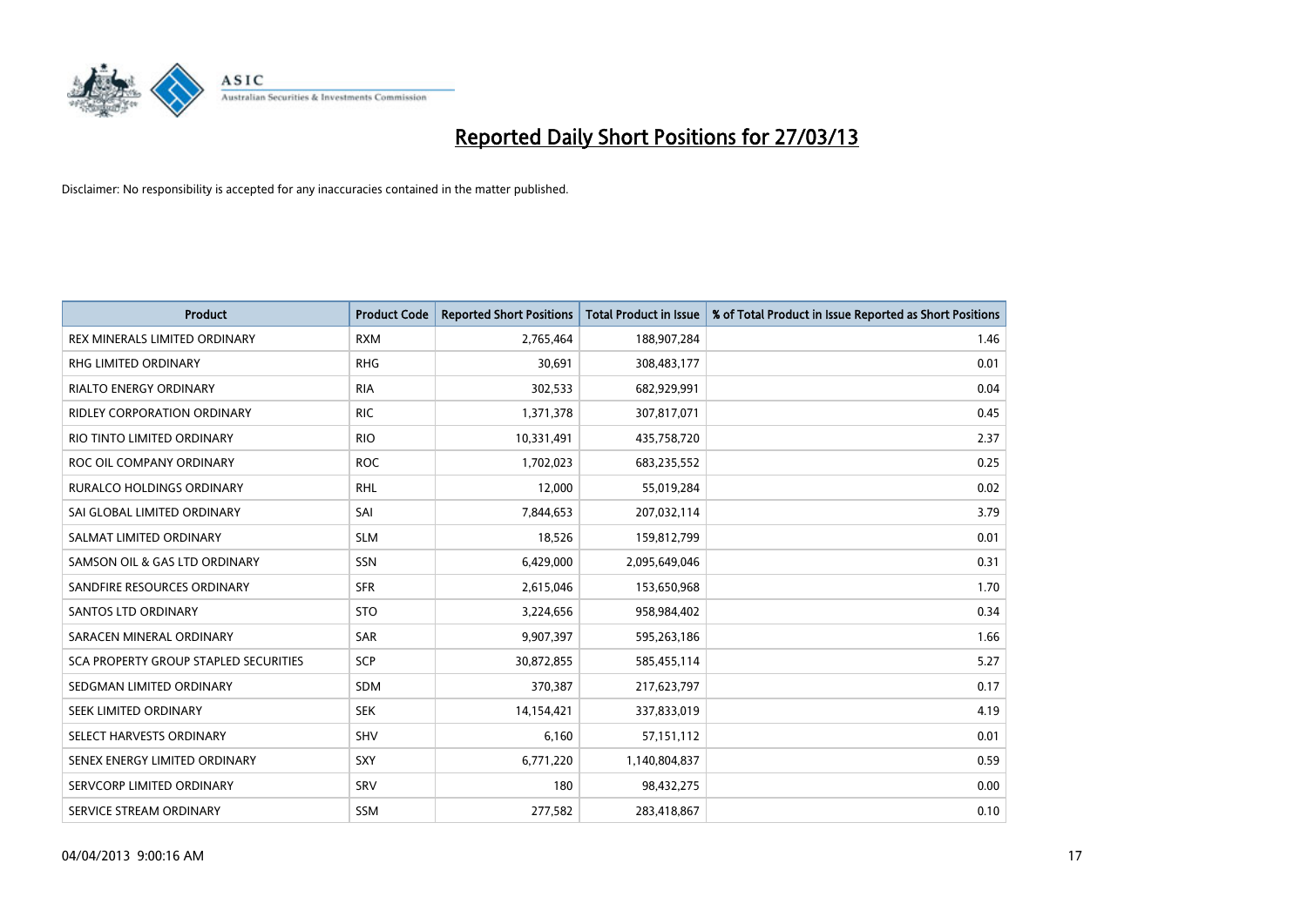

| <b>Product</b>                           | <b>Product Code</b> | <b>Reported Short Positions</b> | <b>Total Product in Issue</b> | % of Total Product in Issue Reported as Short Positions |
|------------------------------------------|---------------------|---------------------------------|-------------------------------|---------------------------------------------------------|
| SEVEN GROUP HOLDINGS ORDINARY            | <b>SVW</b>          | 1,576,623                       | 308,160,281                   | 0.51                                                    |
| SEVEN WEST MEDIA LTD ORDINARY            | <b>SWM</b>          | 16,929,113                      | 999,160,872                   | 1.69                                                    |
| SIGMA PHARMACEUTICAL ORDINARY            | <b>SIP</b>          | 6,887,300                       | 1,162,669,614                 | 0.59                                                    |
| SILEX SYSTEMS ORDINARY                   | <b>SLX</b>          | 1,574,353                       | 170,232,464                   | 0.92                                                    |
| SILVER CHEF LIMITED ORDINARY             | SIV                 | 6,694                           | 28,184,457                    | 0.02                                                    |
| SILVER LAKE RESOURCE ORDINARY            | <b>SLR</b>          | 3,370,250                       | 379,048,750                   | 0.89                                                    |
| SIMS METAL MGMT LTD ORDINARY             | SGM                 | 14,243,584                      | 204,309,387                   | 6.97                                                    |
| SINGAPORE TELECOMM. CHESS DEPOSITARY INT | <b>SGT</b>          | 1,486,069                       | 194,899,894                   | 0.76                                                    |
| SIRIUS RESOURCES NL ORDINARY             | <b>SIR</b>          | 344,908                         | 224,620,167                   | 0.15                                                    |
| SIRTEX MEDICAL ORDINARY                  | <b>SRX</b>          | 421,780                         | 55,768,136                    | 0.76                                                    |
| SKILLED GROUP LTD ORDINARY               | <b>SKE</b>          | 3,807,366                       | 233,533,526                   | 1.63                                                    |
| <b>SLATER &amp; GORDON ORDINARY</b>      | SGH                 | 18,048                          | 170,537,215                   | 0.01                                                    |
| SMS MANAGEMENT. ORDINARY                 | <b>SMX</b>          | 2,933,662                       | 69,378,477                    | 4.23                                                    |
| SONIC HEALTHCARE ORDINARY                | <b>SHL</b>          | 9,932,361                       | 396,154,681                   | 2.51                                                    |
| SOUL PATTINSON (W.H) ORDINARY            | SOL                 | 9,228                           | 239,395,320                   | 0.00                                                    |
| SP AUSNET STAPLED SECURITIES             | SPN                 | 25,564,407                      | 3,367,543,113                 | 0.76                                                    |
| SPARK INFRASTRUCTURE STAPLED NOTE & UNIT | SKI                 | 39,172,691                      | 1,326,734,264                 | 2.95                                                    |
| SPDR 200 FUND ETF UNITS                  | <b>STW</b>          | 20,539                          | 46,151,346                    | 0.04                                                    |
| ST BARBARA LIMITED ORDINARY              | <b>SBM</b>          | 4,983,193                       | 488,074,077                   | 1.02                                                    |
| STANMORE COAL LTD ORDINARY               | <b>SMR</b>          | 32,870                          | 208,419,252                   | 0.02                                                    |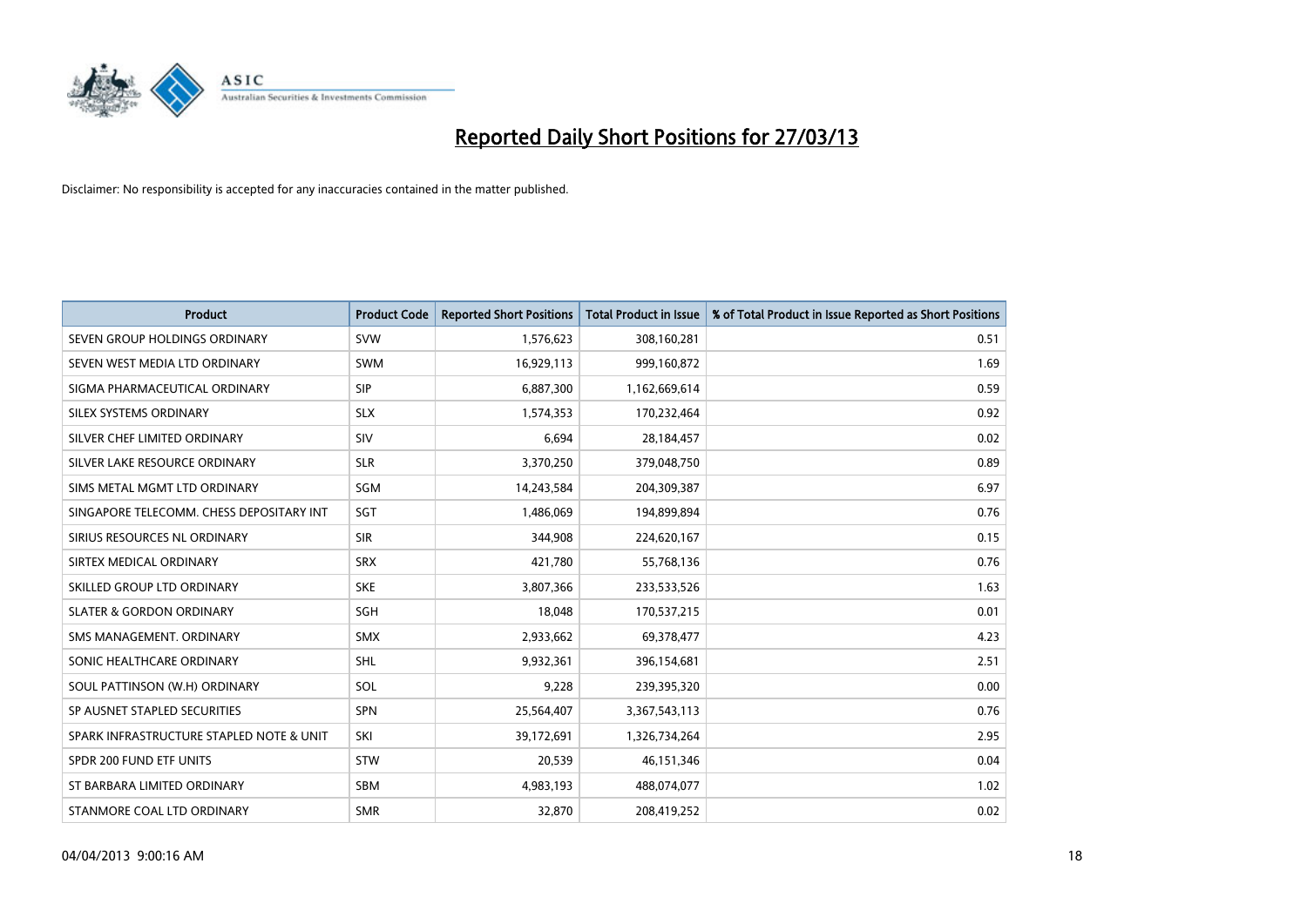

| <b>Product</b>                   | <b>Product Code</b> | <b>Reported Short Positions</b> | <b>Total Product in Issue</b> | % of Total Product in Issue Reported as Short Positions |
|----------------------------------|---------------------|---------------------------------|-------------------------------|---------------------------------------------------------|
| STARPHARMA HOLDINGS ORDINARY     | <b>SPL</b>          | 8,021,734                       | 283,665,948                   | 2.83                                                    |
| STHN CROSS MEDIA ORDINARY        | <b>SXL</b>          | 10,041,444                      | 704,858,524                   | 1.42                                                    |
| STOCKLAND UNITS/ORD STAPLED      | SGP                 | 24,533,011                      | 2,202,657,963                 | 1.11                                                    |
| STRAITS RES LTD. ORDINARY        | SRQ                 | 104,291                         | 1,164,150,159                 | 0.01                                                    |
| STW COMMUNICATIONS ORDINARY      | SGN                 | 544,893                         | 403,828,512                   | 0.13                                                    |
| SUNCORP GROUP LTD ORDINARY       | <b>SUN</b>          | 6,406,386                       | 1,286,600,980                 | 0.50                                                    |
| SUNDANCE ENERGY ORDINARY         | <b>SEA</b>          | 1,548,676                       | 401,434,819                   | 0.39                                                    |
| SUNDANCE RESOURCES ORDINARY      | <b>SDL</b>          | 4,843,221                       | 3,072,110,985                 | 0.16                                                    |
| SUNLAND GROUP LTD ORDINARY       | <b>SDG</b>          | 18,391                          | 189,417,674                   | 0.01                                                    |
| SUPER RET REP LTD ORDINARY       | <b>SUL</b>          | 738,864                         | 196,472,811                   | 0.38                                                    |
| SYD AIRPORT STAPLED US PROHIBIT. | <b>SYD</b>          | 15,007,915                      | 1,861,210,782                 | 0.81                                                    |
| SYRAH RESOURCES ORDINARY         | <b>SYR</b>          | 428,252                         | 146,317,623                   | 0.29                                                    |
| TABCORP HOLDINGS LTD ORDINARY    | <b>TAH</b>          | 15,170,413                      | 744,885,690                   | 2.04                                                    |
| TALON PETROLEUM LTD ORDINARY     | <b>TPD</b>          | 38,218                          | 98,135,433                    | 0.04                                                    |
| <b>TANAMI GOLD NL ORDINARY</b>   | <b>TAM</b>          | 1,173,061                       | 587,548,523                   | 0.20                                                    |
| TAP OIL LIMITED ORDINARY         | <b>TAP</b>          | 527,661                         | 241,608,606                   | 0.22                                                    |
| TASSAL GROUP LIMITED ORDINARY    | <b>TGR</b>          | 56,850                          | 146,304,404                   | 0.04                                                    |
| <b>TATTS GROUP LTD ORDINARY</b>  | <b>TTS</b>          | 8,379,425                       | 1,388,328,378                 | 0.60                                                    |
| <b>TECHNOLOGY ONE ORDINARY</b>   | <b>TNE</b>          | 44,023                          | 306,620,955                   | 0.01                                                    |
| TELECOM CORPORATION ORDINARY     | <b>TEL</b>          | 6,128,907                       | 1,813,696,172                 | 0.34                                                    |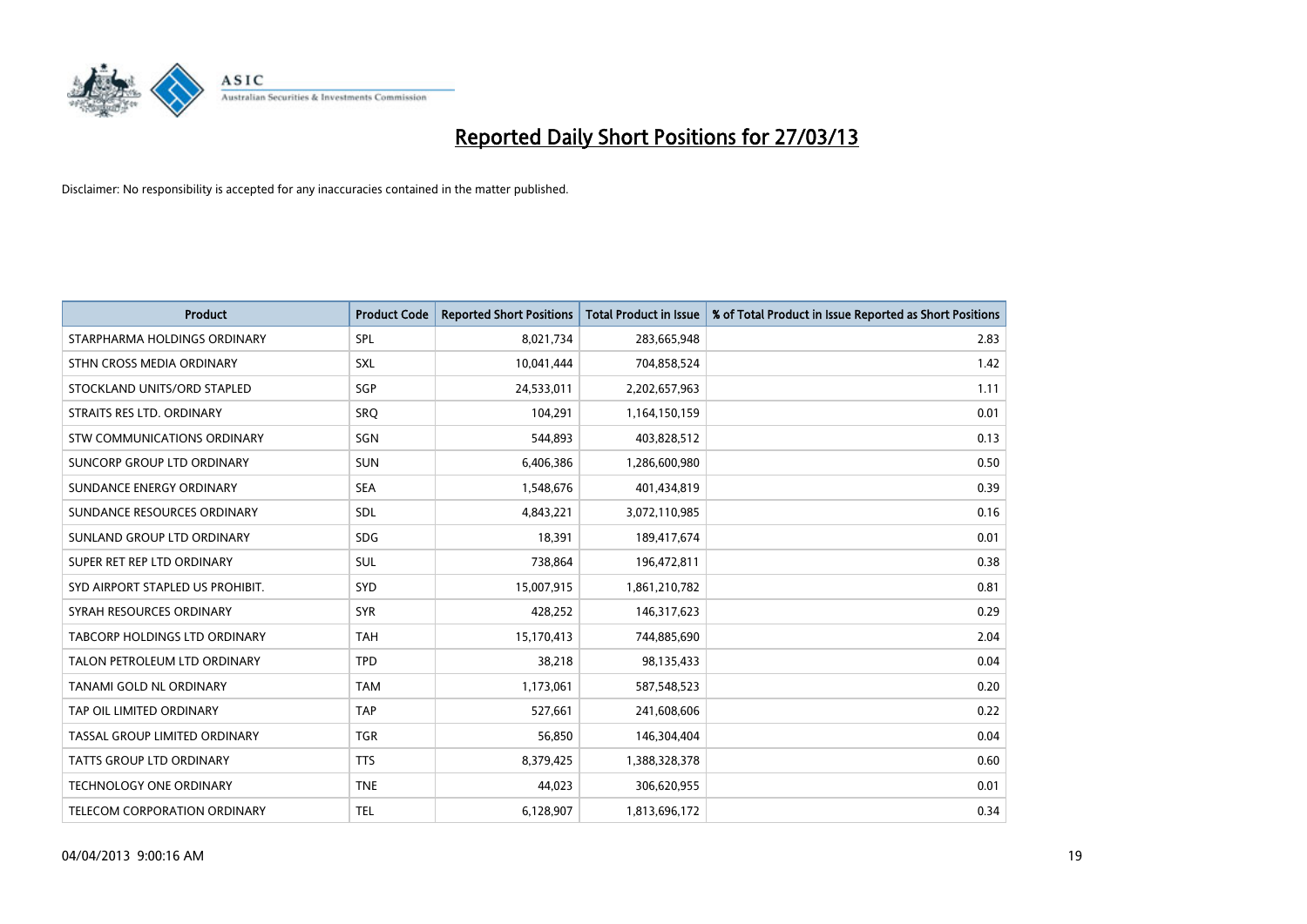

| Product                              | <b>Product Code</b> | <b>Reported Short Positions</b> | <b>Total Product in Issue</b> | % of Total Product in Issue Reported as Short Positions |
|--------------------------------------|---------------------|---------------------------------|-------------------------------|---------------------------------------------------------|
| <b>TELSTRA CORPORATION, ORDINARY</b> | <b>TLS</b>          | 27,016,665                      | 12,443,074,357                | 0.22                                                    |
| TEN NETWORK HOLDINGS ORDINARY        | <b>TEN</b>          | 92,537,829                      | 2,586,970,845                 | 3.58                                                    |
| TERANGA GOLD CORP CDI 1:1            | <b>TGZ</b>          | 13,048                          | 173, 176, 323                 | 0.01                                                    |
| THE REJECT SHOP ORDINARY             | <b>TRS</b>          | 2,277,024                       | 26,092,220                    | 8.73                                                    |
| <b>TIGER RESOURCES ORDINARY</b>      | <b>TGS</b>          | 2,040,370                       | 673,470,269                   | 0.30                                                    |
| TOLL HOLDINGS LTD ORDINARY           | <b>TOL</b>          | 31,418,774                      | 717,133,875                   | 4.38                                                    |
| TOX FREE SOLUTIONS ORDINARY          | <b>TOX</b>          | 1,115,682                       | 115,999,858                   | 0.96                                                    |
| TPG TELECOM LIMITED ORDINARY         | <b>TPM</b>          | 1,250,318                       | 793,808,141                   | 0.16                                                    |
| TRADE ME GROUP ORDINARY              | <b>TME</b>          | 718,211                         | 396,017,568                   | 0.18                                                    |
| <b>TRANSFIELD SERVICES ORDINARY</b>  | <b>TSE</b>          | 17,024,255                      | 512,457,716                   | 3.32                                                    |
| TRANSPACIFIC INDUST, ORDINARY        | <b>TPI</b>          | 5,264,595                       | 1,578,563,490                 | 0.33                                                    |
| TRANSURBAN GROUP TRIPLE STAPLED SEC. | <b>TCL</b>          | 5,137,247                       | 1,481,594,818                 | 0.35                                                    |
| <b>TREASURY GROUP ORDINARY</b>       | <b>TRG</b>          | 558                             | 23,070,755                    | 0.00                                                    |
| TREASURY WINE ESTATE ORDINARY        | <b>TWE</b>          | 20,714,886                      | 647,227,144                   | 3.20                                                    |
| TROY RESOURCES LTD ORDINARY          | <b>TRY</b>          | 90,193                          | 91,318,649                    | 0.10                                                    |
| <b>UGL LIMITED ORDINARY</b>          | UGL                 | 9,511,483                       | 166,511,240                   | 5.71                                                    |
| UXC LIMITED ORDINARY                 | <b>UXC</b>          | 656,569                         | 308,214,493                   | 0.21                                                    |
| <b>VENTURE MINERALS ORDINARY</b>     | <b>VMS</b>          | 227,760                         | 287,320,170                   | 0.08                                                    |
| <b>VIRGIN AUS HLDG LTD ORDINARY</b>  | <b>VAH</b>          | 82,730,228                      | 2,455,775,111                 | 3.37                                                    |
| VNGD AUS SHARES ETF UNITS            | VAS                 | 773                             | 5,807,438                     | 0.01                                                    |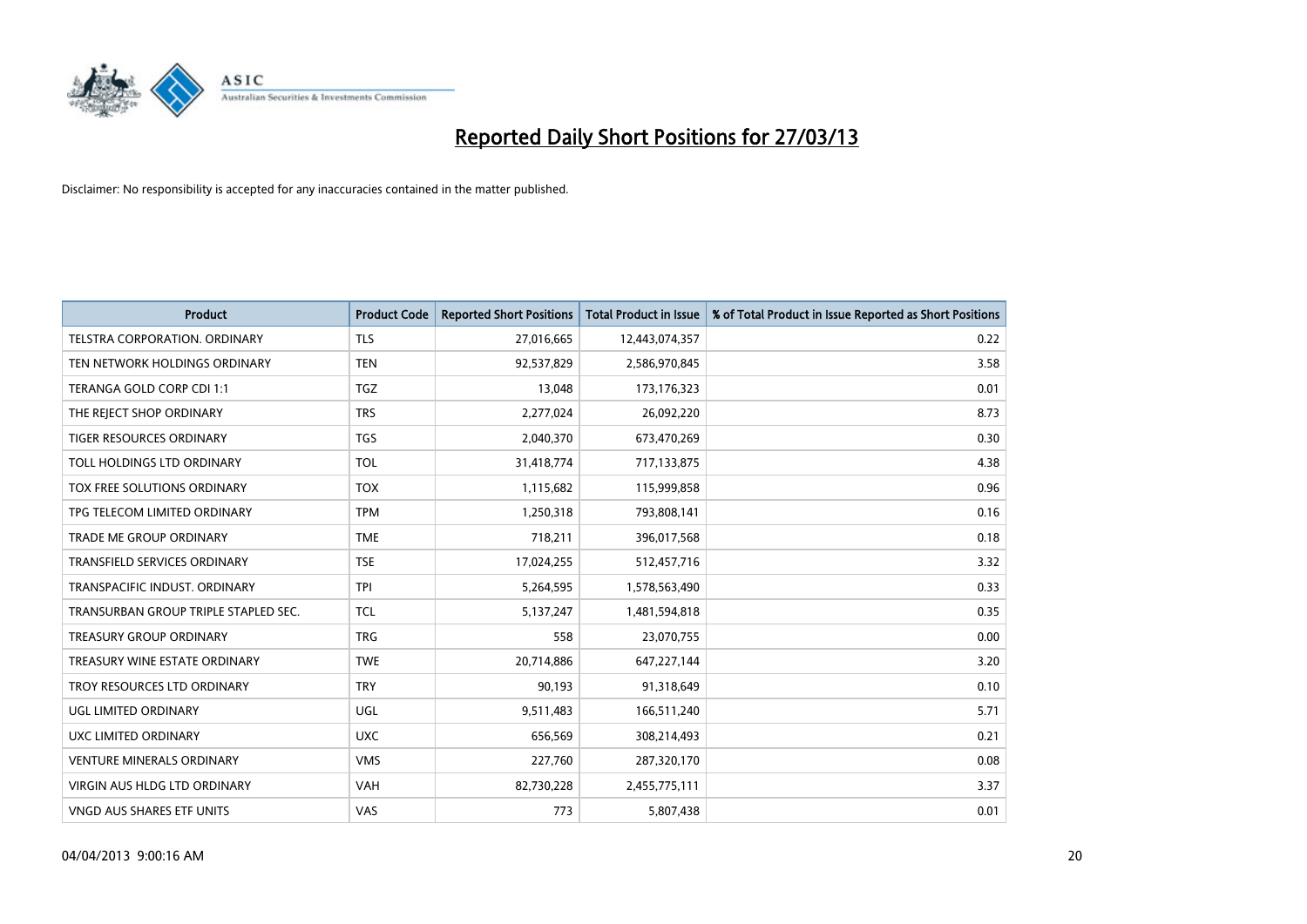

| <b>Product</b>                         | <b>Product Code</b> | <b>Reported Short Positions</b> | <b>Total Product in Issue</b> | % of Total Product in Issue Reported as Short Positions |
|----------------------------------------|---------------------|---------------------------------|-------------------------------|---------------------------------------------------------|
| <b>VOCUS COMMS LTD ORDINARY</b>        | <b>VOC</b>          | 112,671                         | 77,984,492                    | 0.14                                                    |
| <b>WATPAC LIMITED ORDINARY</b>         | <b>WTP</b>          | 91,362                          | 184,332,526                   | 0.05                                                    |
| WCP RESOURCES LTD ORDINARY             | <b>WCP</b>          | 5,000                           | 397,808,129                   | 0.00                                                    |
| <b>WDS LIMITED ORDINARY</b>            | <b>WDS</b>          | 7                               | 144,740,614                   | 0.00                                                    |
| WEBIET LIMITED ORDINARY                | <b>WEB</b>          | 198,577                         | 79,397,959                    | 0.25                                                    |
| <b>WESFARMERS LIMITED ORDINARY</b>     | <b>WES</b>          | 26,875,699                      | 1,006,657,195                 | 2.67                                                    |
| WESFARMERS LIMITED PARTIALLY PROTECTED | <b>WESN</b>         | 73,298                          | 150,536,403                   | 0.05                                                    |
| WESTERN AREAS LTD ORDINARY             | <b>WSA</b>          | 15,118,137                      | 196,843,803                   | 7.68                                                    |
| WESTERN DESERT RES. ORDINARY           | <b>WDR</b>          | 1,236,162                       | 360,853,631                   | 0.34                                                    |
| WESTFIELD GROUP ORD/UNIT STAPLED SEC   | <b>WDC</b>          | 3,798,011                       | 2,228,027,781                 | 0.17                                                    |
| WESTFIELD RETAIL TST UNIT STAPLED      | <b>WRT</b>          | 6,763,967                       | 3,054,166,195                 | 0.22                                                    |
| WESTPAC BANKING CORP ORDINARY          | <b>WBC</b>          | 20,583,451                      | 3,103,729,084                 | 0.66                                                    |
| WHITE ENERGY COMPANY ORDINARY          | <b>WEC</b>          | 232,930                         | 322,974,494                   | 0.07                                                    |
| WHITEHAVEN COAL ORDINARY               | <b>WHC</b>          | 66,777,276                      | 1,025,635,023                 | 6.51                                                    |
| WHK GROUP LIMITED ORDINARY             | <b>WHG</b>          | 48,036                          | 265,200,652                   | 0.02                                                    |
| WINDIMURRA VANADIUM ORDINARY           | <b>WVL</b>          | 20,461                          | 19,284,366                    | 0.11                                                    |
| WOODSIDE PETROLEUM ORDINARY            | <b>WPL</b>          | 1,815,682                       | 823,910,657                   | 0.22                                                    |
| WOOLWORTHS LIMITED ORDINARY            | <b>WOW</b>          | 5,991,537                       | 1,242,837,199                 | 0.48                                                    |
| <b>WORLEYPARSONS LTD ORDINARY</b>      | <b>WOR</b>          | 4,323,826                       | 243,091,873                   | 1.78                                                    |
| WOTIF.COM HOLDINGS ORDINARY            | <b>WTF</b>          | 15,135,532                      | 211,736,244                   | 7.15                                                    |